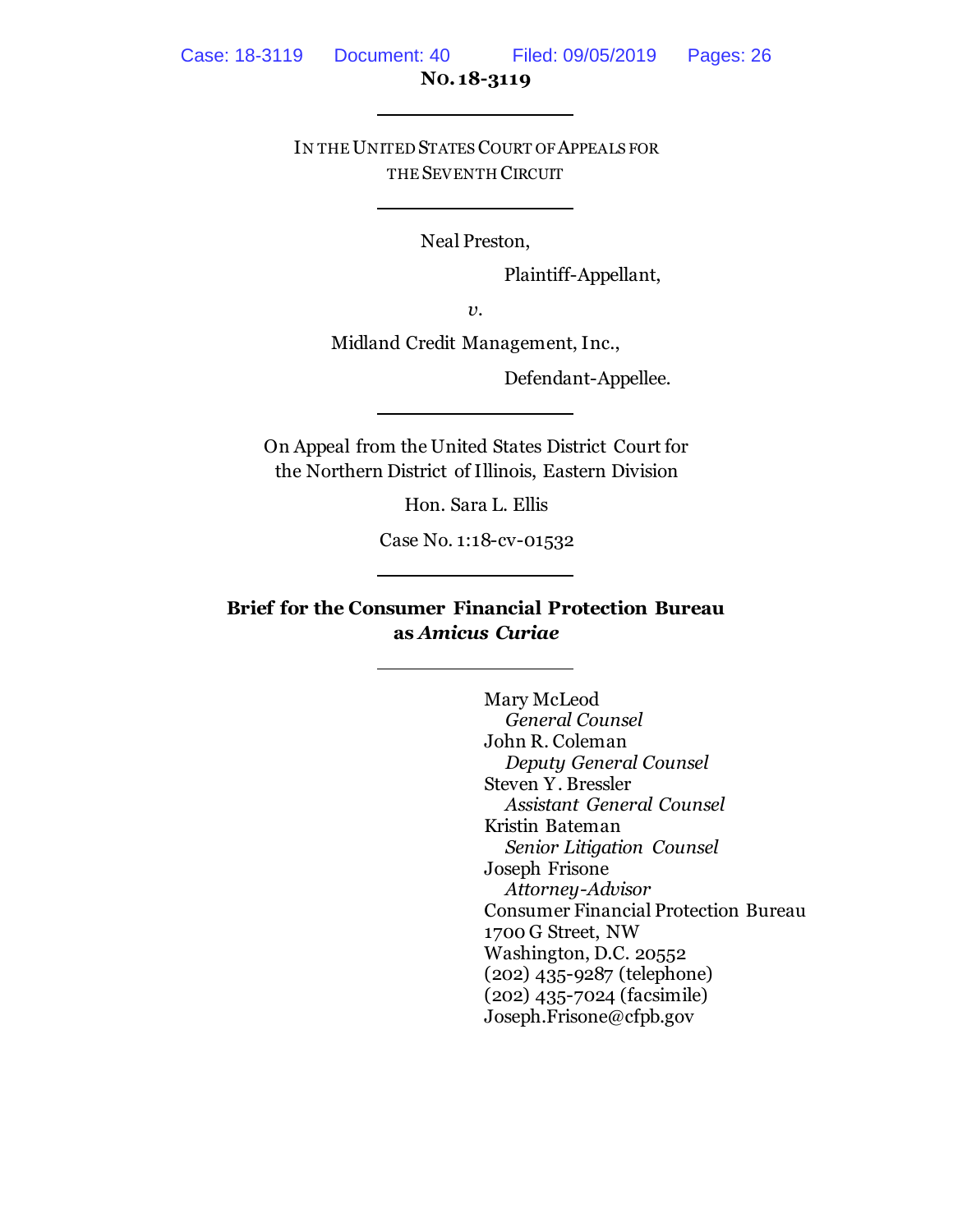# **TABLE OF CONTENTS**

| A.                                                                                                                                                         |
|------------------------------------------------------------------------------------------------------------------------------------------------------------|
| <b>B.</b>                                                                                                                                                  |
|                                                                                                                                                            |
|                                                                                                                                                            |
| I. There is no "benign language" exception to section 1692f(8)'s prohibition                                                                               |
| A. Section 1692f(8)'s text does not recognize an exception for                                                                                             |
| B. The text of the FDCPA elsewhere confirms that Congress did not intend to<br>include an exception for "benign language" in section 1692f(8)  11          |
| C. The absurd results doctrine does not support reading a "benign language"                                                                                |
| D. The FDCPA's purposes do not support reading a "benign language" exception                                                                               |
| II. Even if there were an exception for "benign language," whether "TIME SENSITIVE"<br>DOCUMENT" would fall within that exception is a question of fact 17 |
|                                                                                                                                                            |
| Certificate of Compliance                                                                                                                                  |

Certificate of Service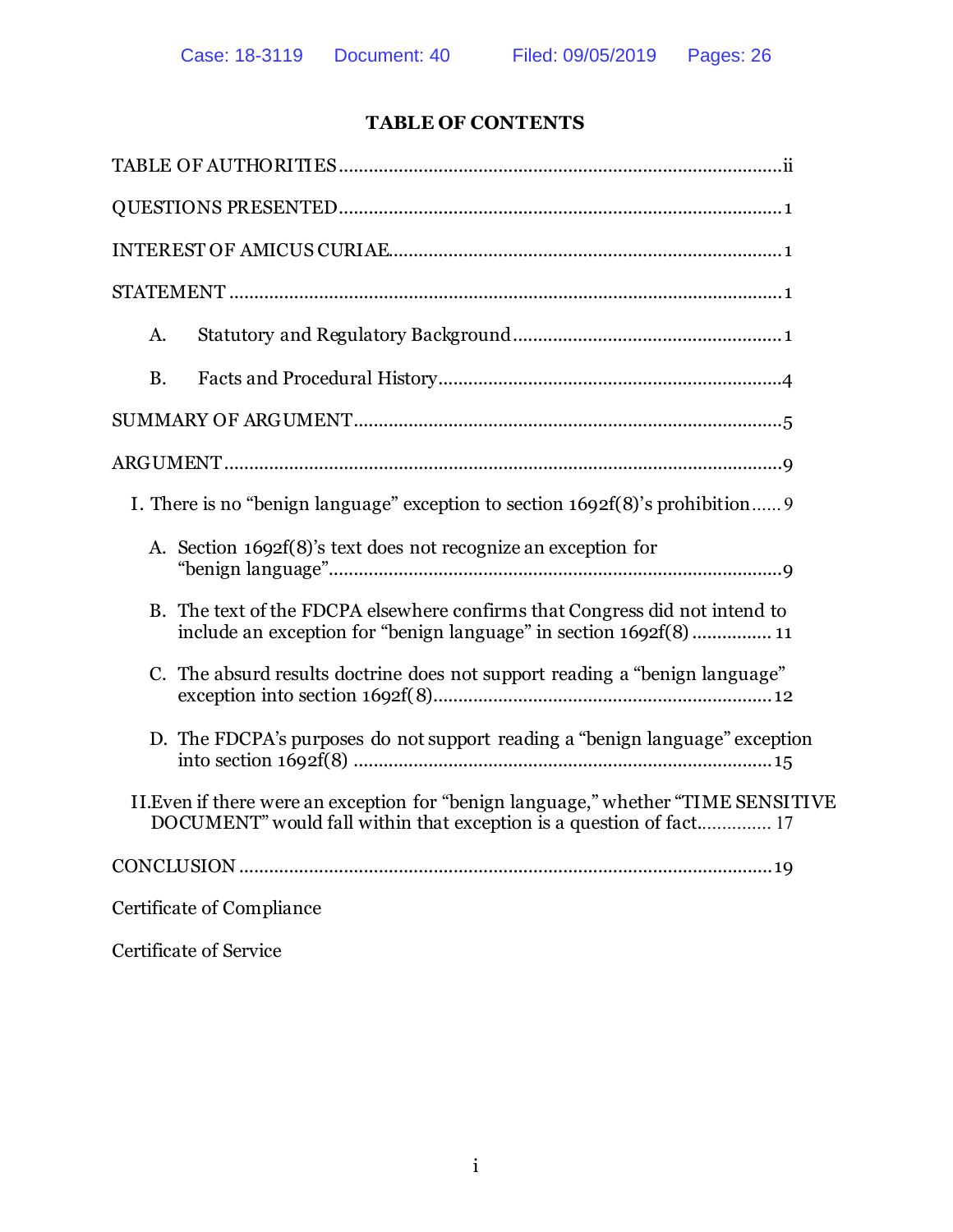## **TABLE OF AUTHORITIES**

<span id="page-2-0"></span>

| <b>CASES</b>                                           | <b>PAGE</b> |
|--------------------------------------------------------|-------------|
| Bass v. Stolper, Koritzinsky, Brewster & Neider, S.C., |             |
| Dean v. United States,                                 |             |
| DiNaples v. MRS BPO, LLC,                              |             |
| Douglass v. Convergent Outsourcing,                    |             |
| EPA v. EME Homer City Generation, L.P.,                |             |
| Evory v. RJM Acquisitions Funding LLC,                 |             |
| Goswami v. Am. Collections Enter., Inc.,               |             |
| Hughey v. United States,                               |             |
| Jaskolski v. Daniels,                                  |             |
| Johnson v. Revenue Mgmt. Corp.,                        |             |
| Kloeckner v. Solis,                                    |             |
| Lamie v. United States Tr.,                            |             |
| Loja v. Main St. Acquisitions Corp.,                   |             |
| Lox v. CDA, Ltd.,                                      |             |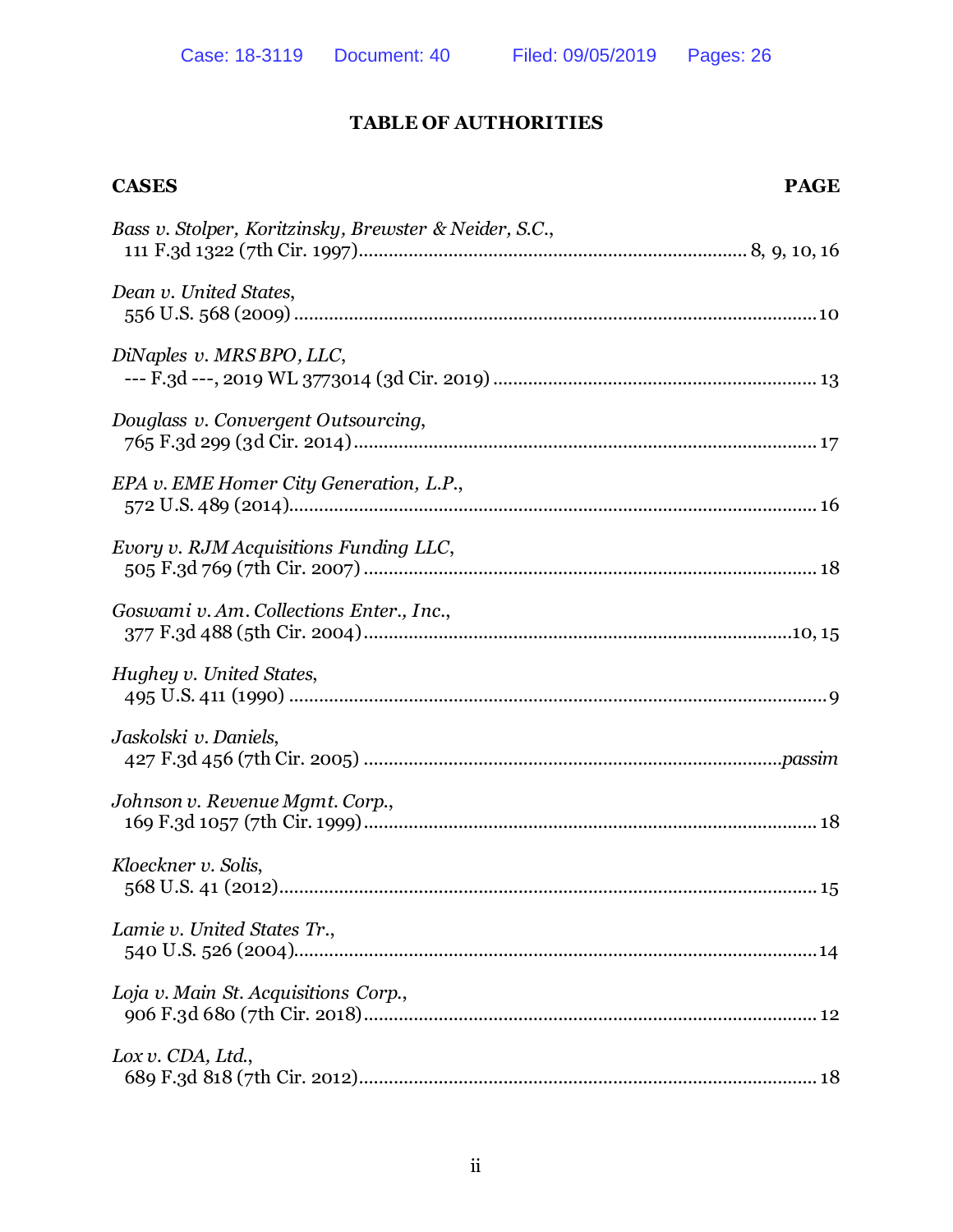| McMillan v. Collection Prof'ls Inc.,          |
|-----------------------------------------------|
| Ortega v. Holder,                             |
| Peter v. GC Servs. L.P.,                      |
| Russello v. United States,                    |
| Smith v. United States,                       |
| Soppet v. Enhanced Recovery Co., LLC,         |
| Strand v. Diversified Collection Serv., Inc., |
| Turner v. J.V.D.B. & Assoc., Inc.,            |
| United States v. Gonzales,                    |
| Walker v. Nat'l Recovery, Inc.,               |
| <b>STATUTES</b>                               |
|                                               |
|                                               |
| 10 II $C C$ S $F = 10^{h}(1)$                 |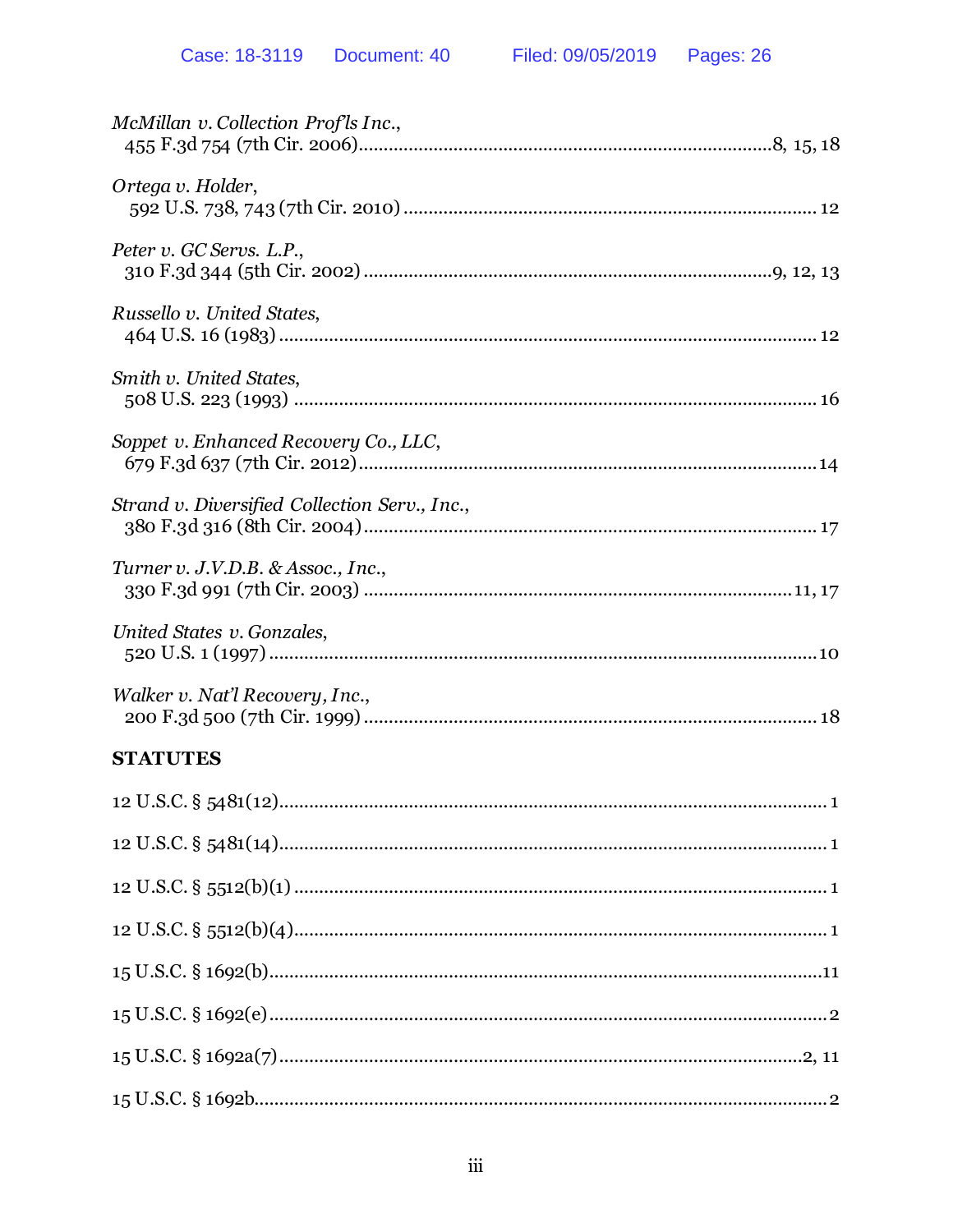| Fair Debt Collection Practices Act, Pub. L. No. 95-109, § 802(e), 91 Stat. 874, 874 2 |
|---------------------------------------------------------------------------------------|
| Dodd-Frank Wall Street Reform and Consumer Protection Act, Pub. L. No. 111-203, §     |
| <b>OTHER AUTHORITIES</b>                                                              |
| Debt Collection Practices (Regulation F),                                             |
| Identification of Enforceable Rules and Orders,                                       |
| Staff Commentary On the Fair Debt Collection Practices Act,                           |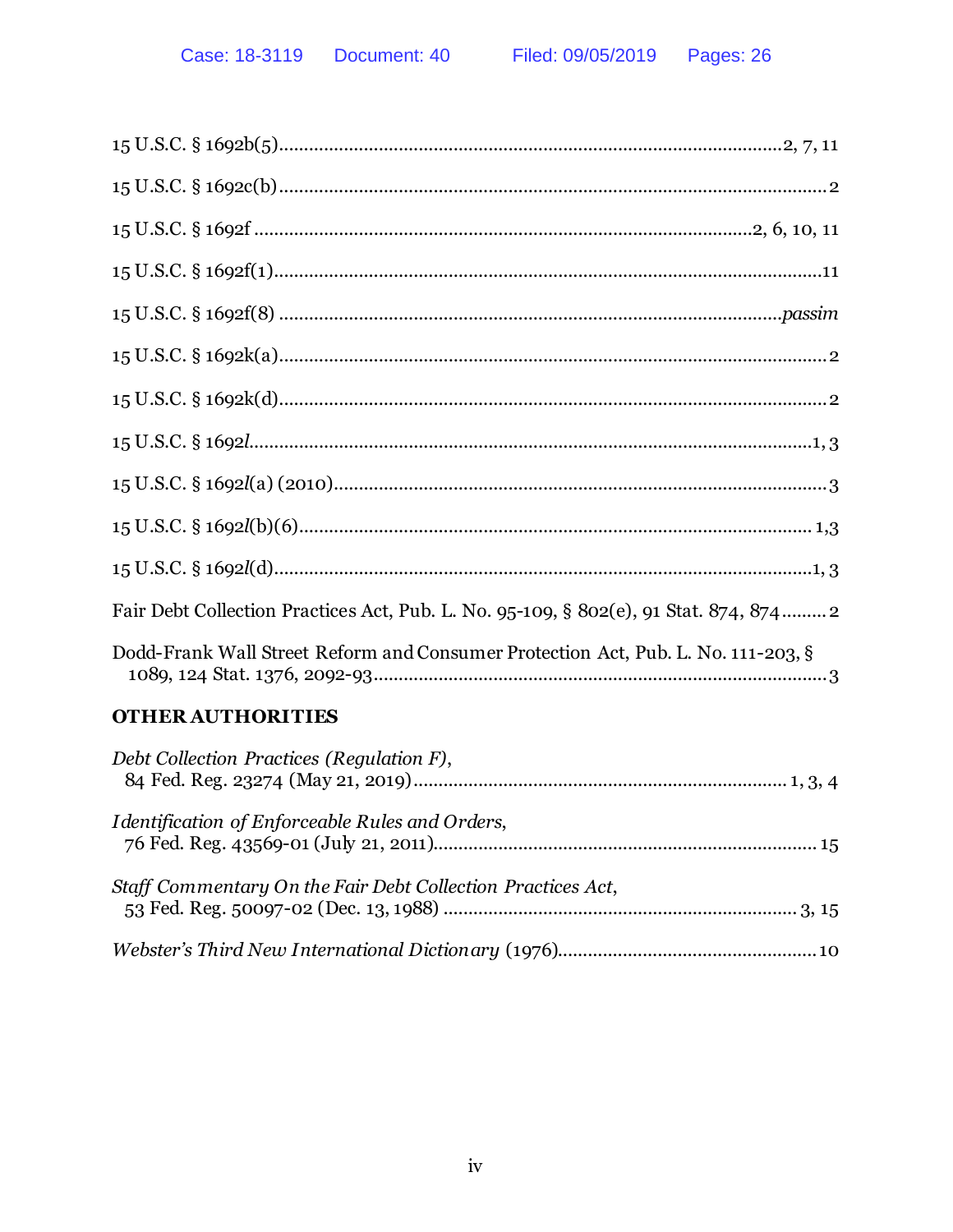### **QUESTIONS PRESENTED**

<span id="page-5-0"></span>The Fair Debt Collection Practices Act (FDCPA) prohibits debt collectors from "using any language or symbol, other than the debt collector's address, on any envelope when communicating with a consumer by use of the mails or by telegram, except that a debt collector may use his business name if such name does not indicate that he is in the debt collection business." 15 U.S.C. § 1692f(8). The Court invited the Consumer Financial Protection Bureau (Bureau) to file an amicus brief addressing: (1) whether there is a benign language exception to this prohibition and, if so, (2) whether the phrase "TIME SENSITIVE DOCUMENT" falls within that exception as a matter of law.

### **INTEREST OF AMICUS CURIAE**

<span id="page-5-1"></span>The Bureau files this brief in response to the Court's June 7, 2019 order inviting the Bureau to file a brief in this case. ECF No. 35. The Bureau is charged with promulgating rules under the FDCPA as well as enforcing compliance with the Act's requirements. *See* 15 U.S.C. § 1692*l*(b)(6), (d); 12 U.S.C. § 5512(b)(1), (4); *see also* 12 U.S.C. § 5481(12), (14) (including the FDCPA in the list of "Federal consumer financial laws" that the Bureau administers). Pursuant to this authority, the Bureau recently issued a notice of proposed rulemaking to prescribe federal rules governing the activities of debt collectors. *See* Debt Collection Practices (Regulation F), 84 Fed. Reg. 23274 (May 21, 2019).

### **STATEMENT**

### <span id="page-5-3"></span><span id="page-5-2"></span>**A. Statutory and Regulatory Background**

1. Congress enacted the FDCPA in 1977 in order to "eliminate abusive debt collection practices by debt collectors, to insure that those debt collectors who refrain from using abusive debt collection practices are not competitively disadvantaged, and to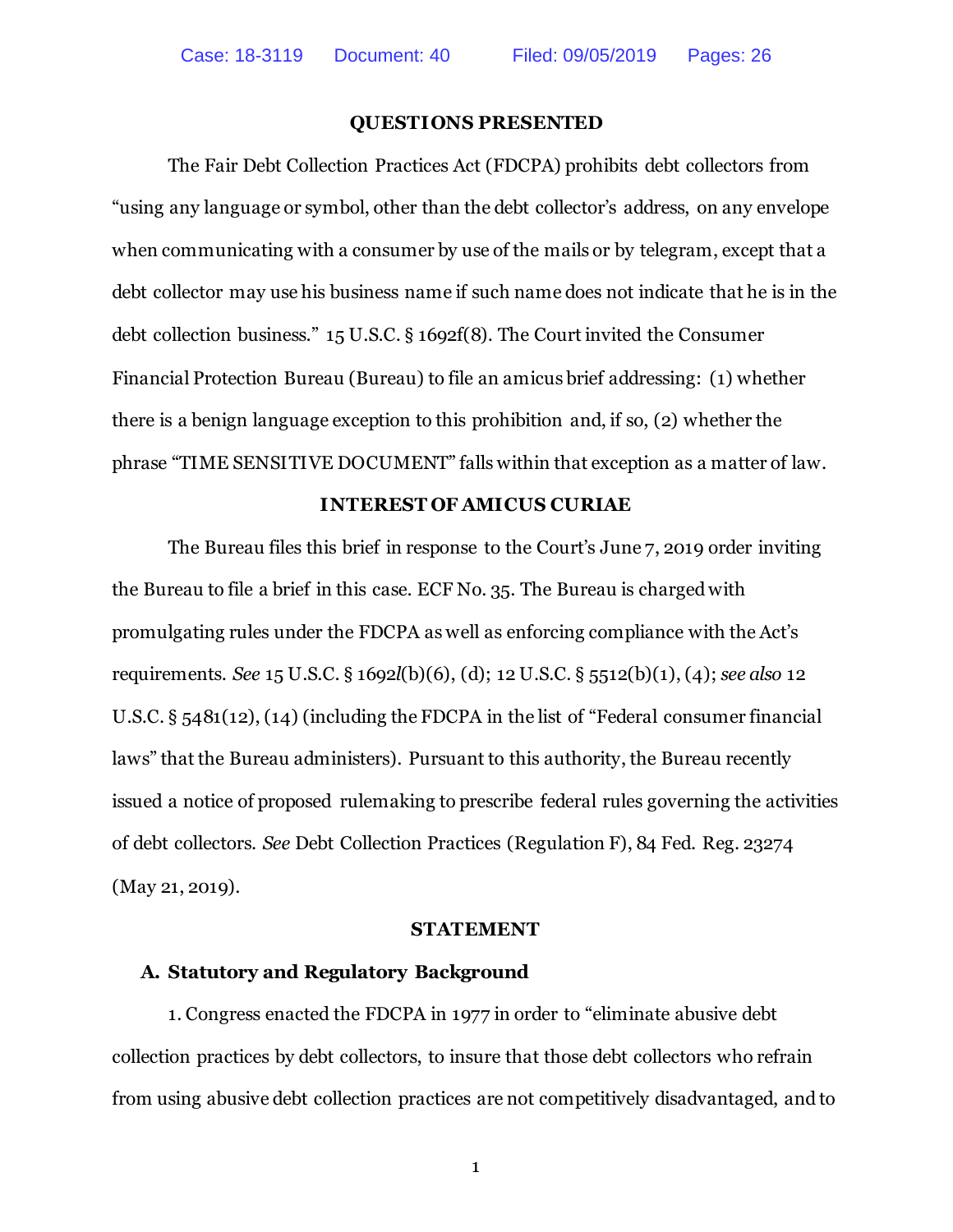promote consistent State action to protect consumers against debt collection abuses." Pub. L. No. 95-109, § 802(e), 91 Stat. 874, 874 (codified at 15 U.S.C. § 1692(e)). To achieve those ends, the FDCPA imposes various requirements on debt collectors' debtcollection activity. Relevant here is section 1692f, which provides that a "debt collector may not use unfair or unconscionable means to collect or attempt to collect any debt." 15 U.S.C. § 1692f. The provision then states that the "following conduct is a violation of this section" and enumerates eight specifically prohibited practices, including "using any language or symbol, other than the debt collector's address, on any envelope when communicating with a consumer by use of the mails or by telegram, except that a debt collector may use his business name if such name does not indicate that he is in the debt collection business." *Id*. § 1692f(8).

Also relevant here, the Act bars debt collectors, with limited exceptions, from communicating with most third parties "in connection with the collection of any debt," except for the purpose of obtaining "location information" about the consumer. *See id.* §§ 1692a(7), 1692b, 1692c(b). But when debt collectors contact third parties for that purpose, they must follow various requirements, including not using "any language or symbol on any envelope or in the contents of any communication . . . that indicates that the debt collector is in the debt collection business or that the communication relates to the collection of a debt." *Id*. § 1692b(5).

To ensure compliance with these and the FDCPA's other requirements, Congress provided a private right of action, *id.* § 1692k(a), (d), and authorized enforcement by a number of federal agencies, including the Bureau, *id.* § 1692*l*.

2. From the time of the FDCPA's enactment until Congress created the Bureau in 2010, the Federal Trade Commission (FTC) was the agency that administered, and had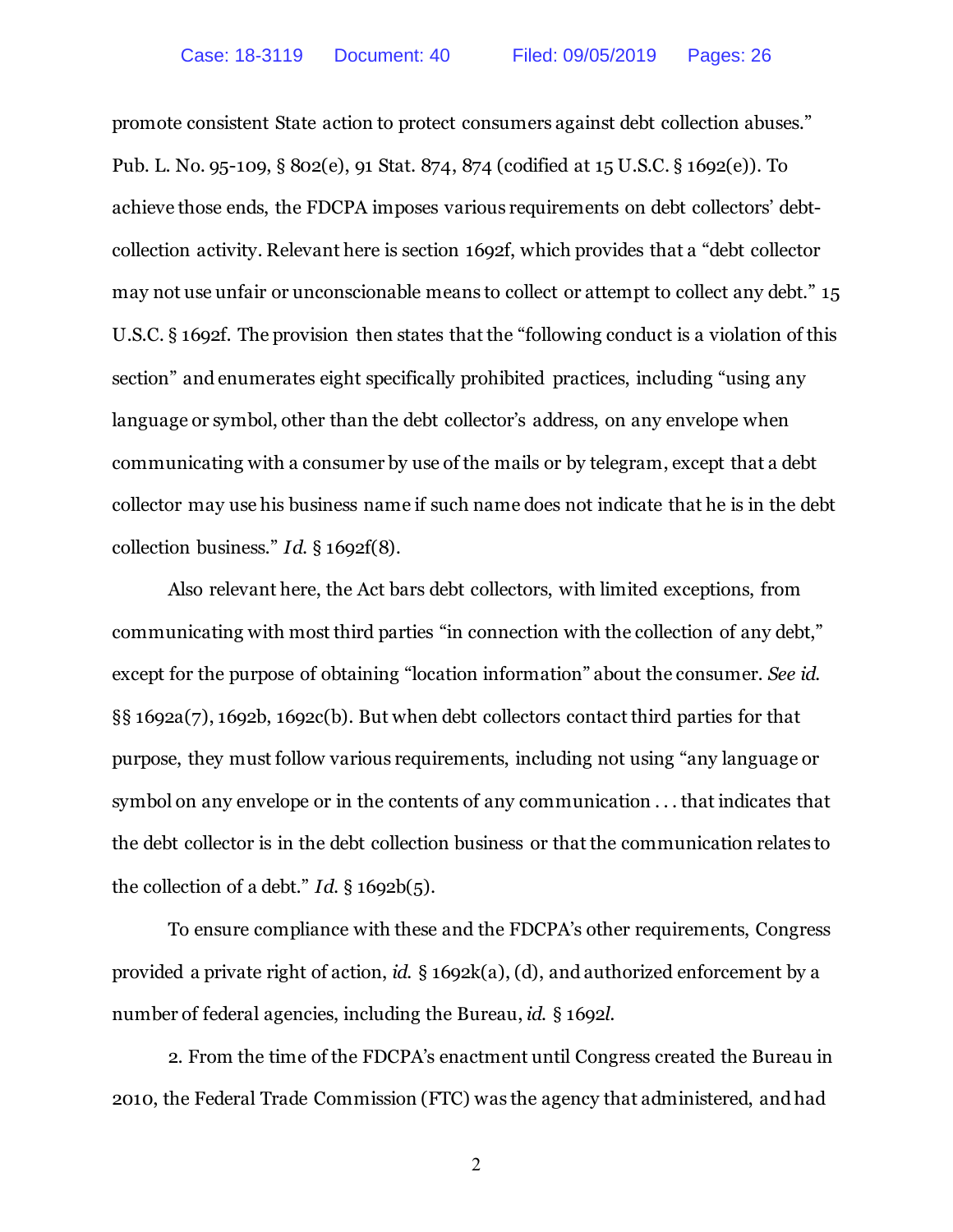primary responsibility for enforcing, the FDCPA. *See* 15 U.S.C. § 1692*l*(a) (2010). Although the FTC did not have general rulemaking authority under the Act, *see id*. § 1692*l*(d) (2010), its staff issued Commentary that set forth "staff interpretations" of the statute. *See* Staff Commentary On the Fair Debt Collection Practices Act, 53 Fed. Reg. 50097-02, 50101 (Dec. 13, 1988). The Commentary specifically advised that it was "not a formal . . . rule or advisory opinion" and was "not binding on the Commission or the public." *Id*. As relevant here, the staff stated that a "rigid, literal approach to section [1692f(8)] would lead to absurd results" (namely, prohibiting including the consumer's address). *Id*. at 50099. Then, reasoning that "the legislative purpose" was to bar language and symbols on envelopes "that would reveal that the contents pertain to debt collection," FTC staff concluded that a "debt collector does not violate this section by using an envelope printed with words or notations that do not suggest the purpose of the communication," such as "telegram," "personal," or "confidential." *Id.* at 50099, 50108.

3. In 2010, Congress passed the Dodd-Frank Wall Street Reform and Consumer Protection Act, which created the Bureau and granted it authority to enforce compliance with the FDCPA. Pub. L. No. 111-203, § 1089, 124 Stat. 1376, 2092-93 (codified at 15 U.S.C. § 1692*l*(b)(6)). The Dodd-Frank Act also granted the Bureau authority to "prescribe rules with respect to the collection of debts by debt collectors, as defined in the [FDCPA]." *Id*. (codified at § 1692*l*(d)).

Pursuant to that authority, the Bureau issued a proposal to prescribe federal rules governing the activities of debt collectors earlier this year. *See* 84 Fed. Reg. 23274 (May 21, 2019). The proposed rule does not directly address either question on which the Court has invited the Bureau's views. However, related to the second question, the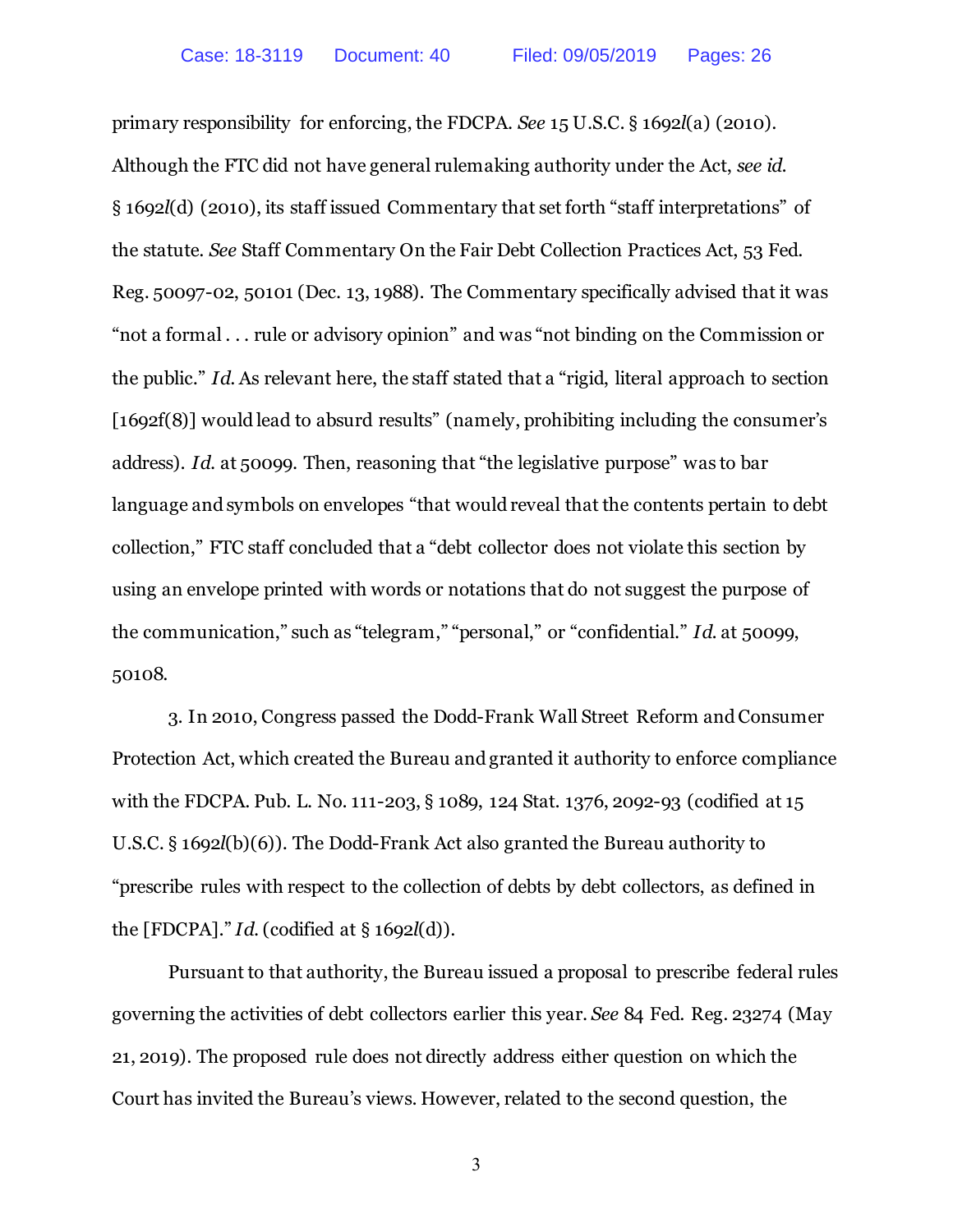proposed rule briefly addresses the phrase "time-sensitive" in the context of voicemail or text messages. The proposal would define a new term, "limited-content message," that a debt collector could leave for a consumer without engaging in a "communication" under the FDCPA. 84 Fed. Reg. at 23289. Under the proposed rule, a "limited-content message" would "not convey information about a debt directly or indirectly." *Id*. at 23287. The Bureau noted that it considered proposing to allow such "limited-content" messages to state that the "message relates to a . . . 'time-sensitive' matter." *Id*. at 23293. However, the Bureau opted not to propose permitting that language because such language "might, in at least certain contexts, be misleading or confusing to a consumer." The Bureau is seeking comment on this and other content that might be permitted in a limited-content message. *Id*. The comment period for the proposed rule is scheduled to close on September 18, 2019.

### <span id="page-8-0"></span>**B. Facts and Procedural History**

In July 2017, Plaintiff-Appellant Neal Preston received a debt collection letter enclosed in an envelope with the words "TIME SENSITIVE DOCUMENT" printed in bold font from Defendant-Appellee Midland Credit Management (MCM). Appellant's Appendix (App.) 4-6 (ECF No. 14) (Compl. ¶¶ 4, 27). The letter contained information regarding a debt that MCM sought to collect from Preston and offered options for Preston to pay off his debt at a discount if he submitted payment by a certain date. *Id*. at 4, 7 (Compl. ¶¶ 24, 33).

Preston brought suit asserting various claims under the FDCPA. As relevant to the issue on which the Court has sought the Bureau's views, Preston claimed that the inclusion of "TIME SENSITIVE DOCUMENT" on the envelope violated section 1692f(8). *Id*. at 7-8 (Compl. ¶ 42). MCM moved to dismiss this claim, arguing that the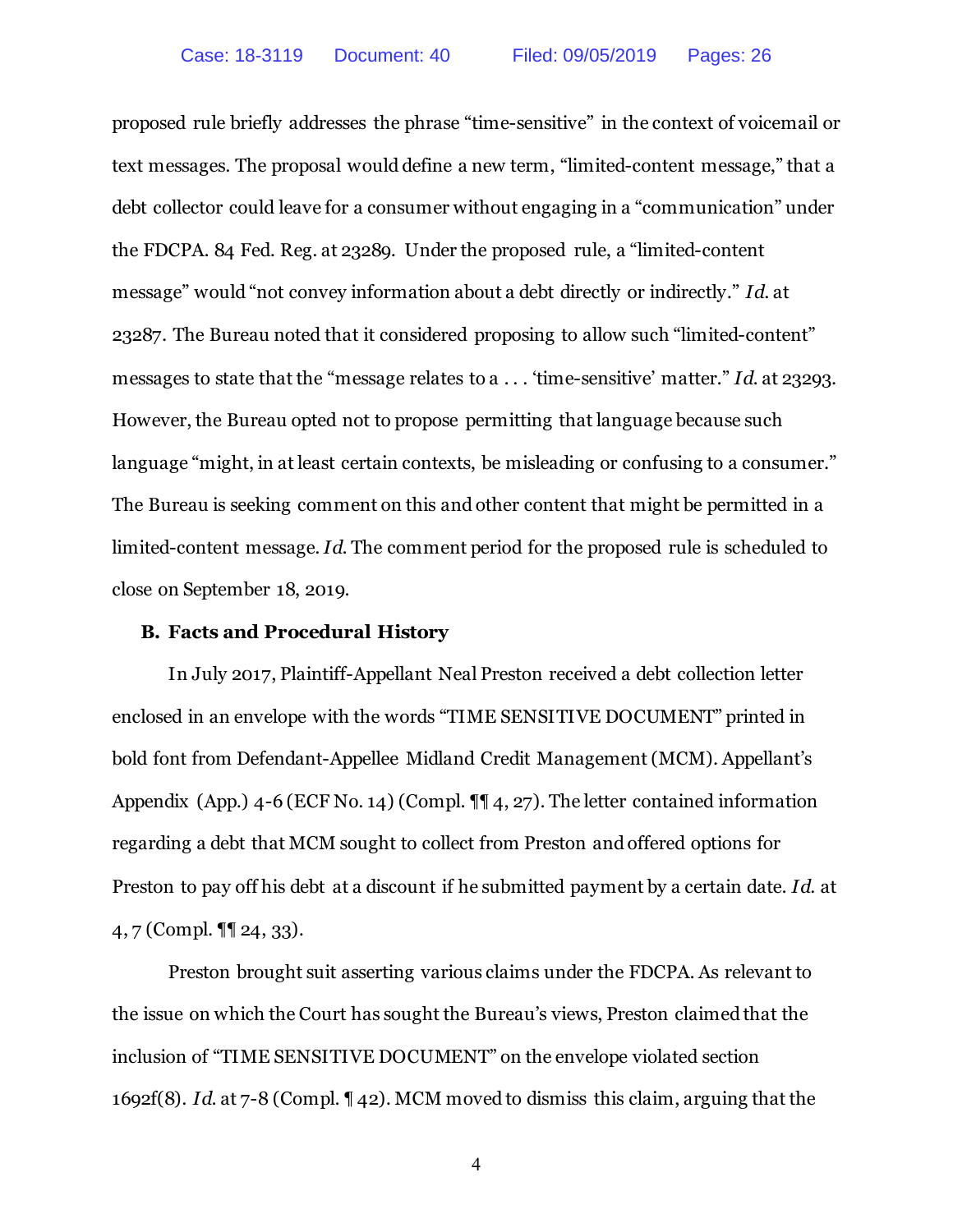court should "carve[] out an exception for language that is 'benign' because a literal reading . . . would not serve the FDCPA's purposes." *Id.* at 56 (Dist. Ct. Op. at 3).

The district court agreed and granted MCM's motion to dismiss that claim (as well as Preston's other claims). *Id*. at 54-55 (Dist. Ct. Op. at 1-2). The court "reject[ed] a literal interpretation of [section] 1692f(8) and held that there is a "benign language exception" to the FDCPA's prohibition on the use of "any language or symbol" other than the debt collector's address and, if non-revealing, its name on an envelope when communicating with a consumer by mail. *Id*. at 57-58 (Dist. Ct. Op. at 4-5). In particular, the court held that section 1692f(8) does not prohibit language or symbols that "suggest[] nothing about the existence of a debt." *Id*. at 59 (Dist. Ct. Op. at 6). The district court then decided that "TIME SENSITIVE DOCUMENT" falls within that exception as a matter of law because that language "does not create any privacy concerns for Preston or expose potentially embarrassing information by giving away the fact that the letter is from a debt collector." *Id*. at 58 (Dist. Ct. Op. at 5). Preston timely appealed.

#### **SUMMARY OF ARGUMENT**

<span id="page-9-0"></span>1. There is no "benign language" exception to the FDCPA's prohibition on "[u]sing any language or symbol, other than the debt collector's address, on any envelope when communicating with a consumer by use of the mails or by telegram, except that a debt collector may use his business name if such name does not indicate that he is in the debt collection business." 15 U.S.C. § 1692f(8). Section 1692f(8)'s text plainly does not include such an exception. Rather, the provision expressly permits debt collectors to include two pieces of information on envelopes when using the mail or telegrams to collect debts: (1) the debt collector's address and (2) the debt collector's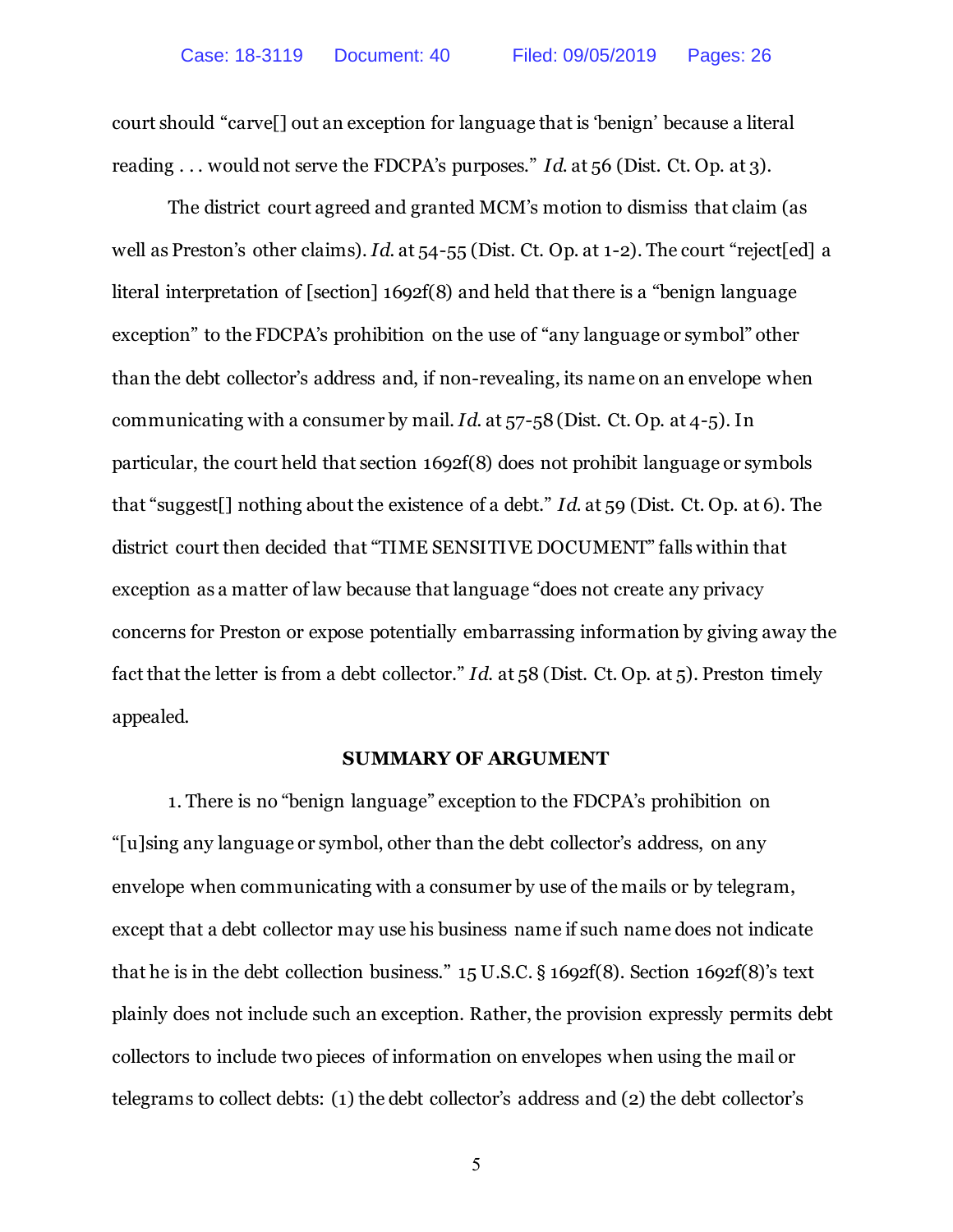business name, if that name does not indicate that it is in the debt collection business. The provision also expressly recognizes that a debt collector may "communicat[e] with a consumer by use of the mails," and thus permits language and symbols that facilitate mailing an envelope, such as the debtor's name and address and postage. By its own terms, then, section 1692f(8) does not allow debt collectors to also include any language or symbol that might be considered "benign," such as markings that do not reveal the debt-collection purpose of the communication.

Nor does section 1692f's prefatory text—which broadly prohibits debt collectors from "us[ing] unfair or unconscionable means" to collect debts—provide a basis for reading a "benign language" exception into section 1692f(8). In particular, section 1692f's prefatory text does not suggest that including language or symbols on an envelope (other than the limited items the statute permits) is prohibited only where doing so is "unfair or unconscionable" in some general sense. Section 1692f prohibits using "unfair or unconscionable" means to collect debts and separately provides that certain specified conduct, including the conduct described in subsection 8, "is a violation" of section 1692f. The text of section 1692f reflects Congress's judgment that the enumerated prohibited practices—including 1692f(8)'s restriction on using most language or symbols on a debt-collection envelope—are by definition violations of the Act. Therefore, there is no separate requirement that the prohibited language and symbols be independently "unfair or unconscionable."

Moreover, if Congress wanted to allow debt collectors to include markings on envelopes so long as they did not reveal the debt-collection purpose of the communication, then it would have done so expressly, as it did in section 1692b(5). In section 1692b, Congress provided that when debt collectors communicate with third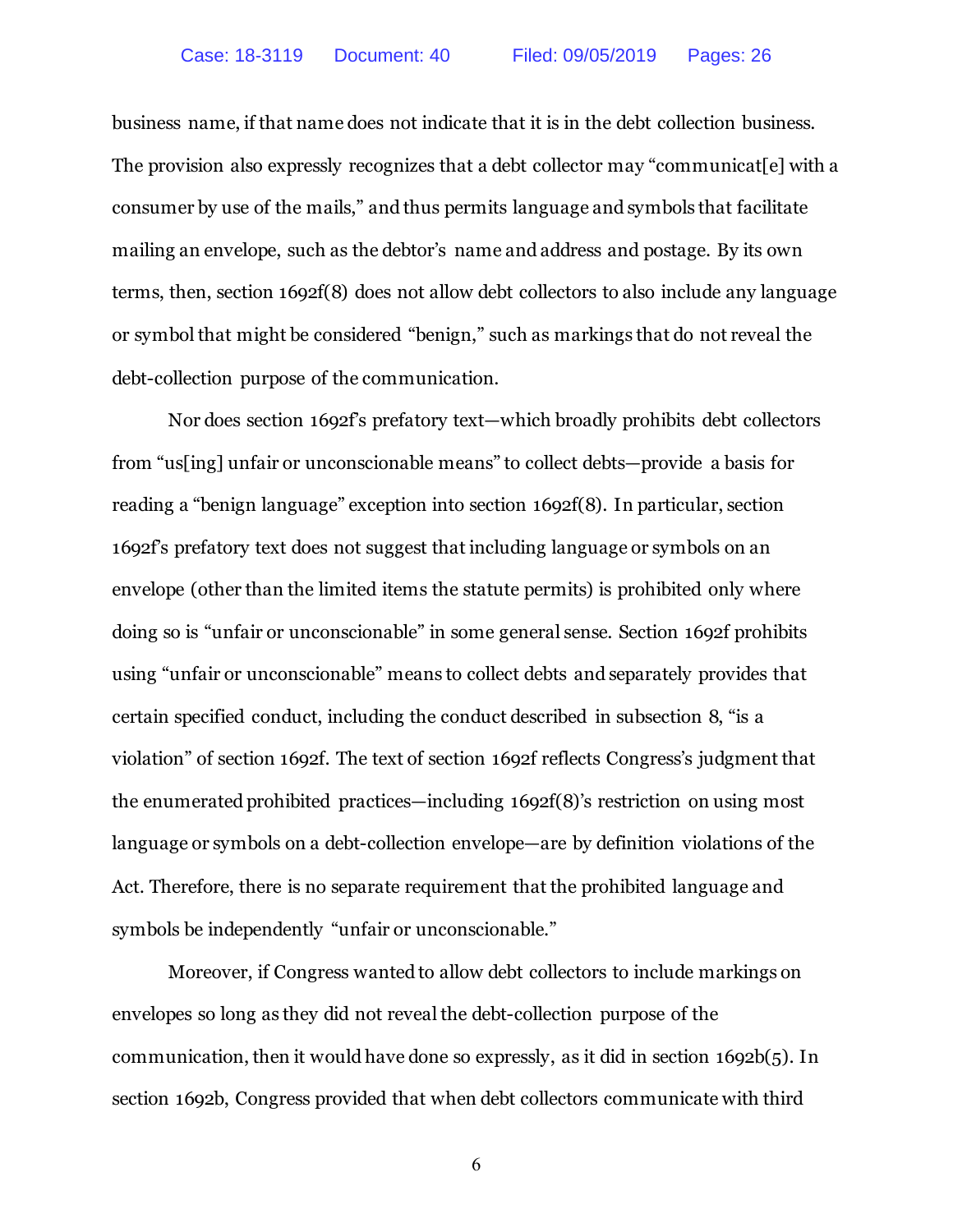parties to acquire information about how to contact a debtor, they may "not use any language or symbol on any envelope" or in the communication itself "that indicates that the debt collector is in the debt collection business or *that the communication relates to the collection of a debt*." 15 U.S.C. § 1692b(5) (emphasis added). This Court should not read an implied limitation into section 1692f(8)'s prohibition where Congress explicitly incorporated such a limitation in another similar provision elsewhere in the FDCPA.

Further, the absurd results doctrine does not provide a basis for adopting a "benign language" exception. The district court reasoned that reading section 1692f(8) literally would absurdly prohibit debt collectors from including information like the debtor's name and address, or even the postage, on their debt-collection mailings. But section 1692f(8) does not produce that result. As previously mentioned, the provision expressly recognizes that debt collectors may "communicat[e] with a consumer by use of the mails," and thus necessarily allows language or symbols that facilitate mailing an envelope, such as the debtor's name and address and postage. However, even if a literal reading of section 1692f(8) produced the absurd result of preventing debt collectors from making use of the mails, the solution would be to adopt an exception that avoids that specific absurdity, not to adopt a broad exception that permits anything that may be considered "benign."

Relatedly, prohibiting language that may be considered "benign" is not an "absurdity" that justifies departing from section 1692f(8)'s plain text. In the Seventh Circuit, the absurd results doctrine is "linguistic rather than substantive"; it permits a court only to "repair" a statute when it does not "scan as written," not to improve a statute substantively. *Jaskolski v. Daniels*, 427 F.3d 456, 461-62 (7th Cir. 2005). Because section 1692f(8) allows for the inclusion of information like the debtor's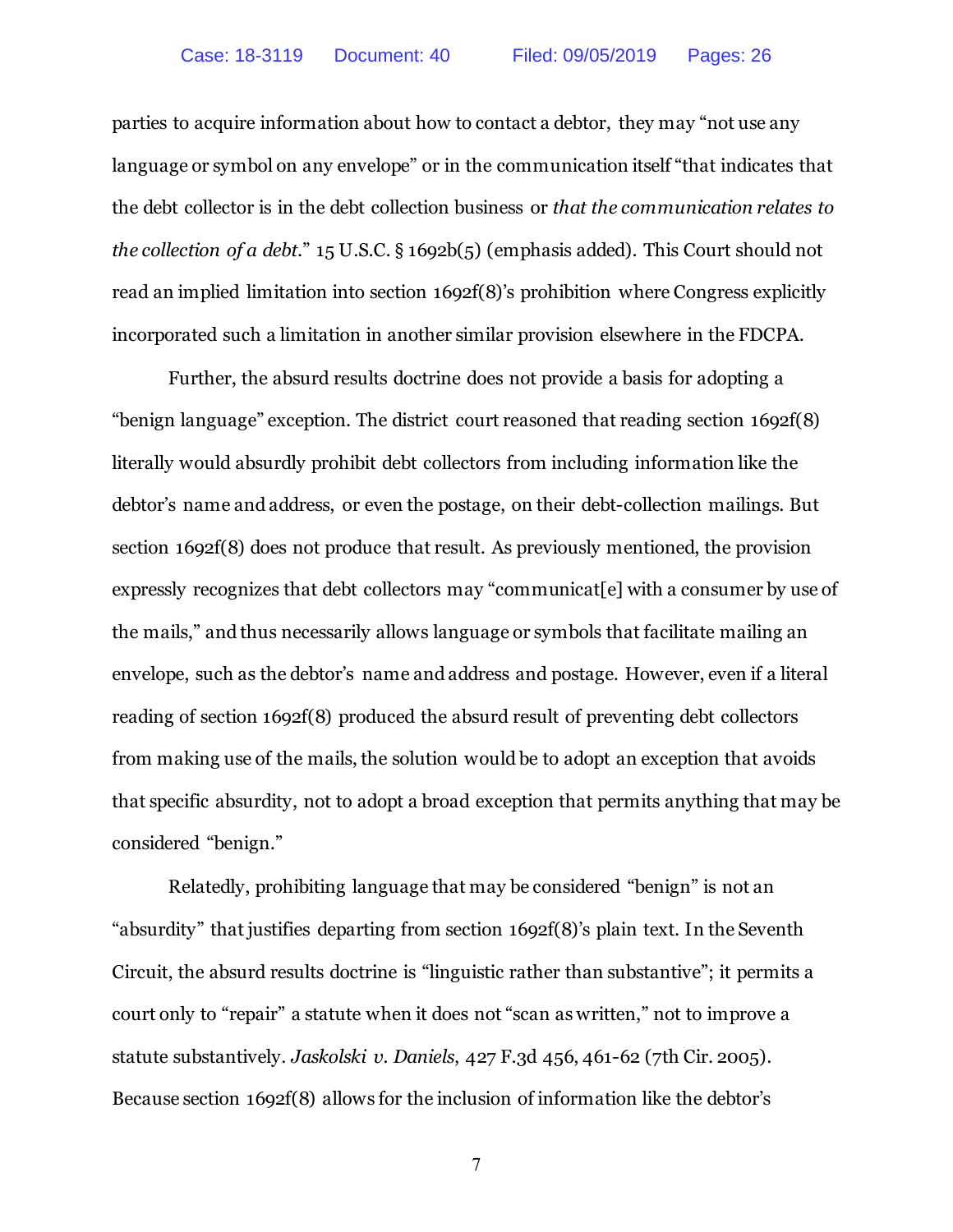address and postage, the provision "scan[s] as written," and the absurd results doctrine does not apply.

Finally, the FDCPA's purposes do not support adopting a "benign language" exception. As this Court has previously said, it is "the text itself" that is "the most reliable indicator of congressional intent." *Bass v. Stolper, Koritzinsky, Brewster & Neider, S.C.*, 111 F.3d 1322, 1324-25 (7th Cir. 1997). Therefore, even assuming that Congress's purpose in enacting section 1692f(8) was to protect consumers from language or symbols that could reveal the communication relates to debt collection—and that the benign language exception would better serve that purpose—that would not justify departing from the provision's plain text. The text establishes a bright-line rule that bars most language and symbols on envelopes used in debt-collection communications, without regard to whether the language or symbol could be considered "benign," and so courts should apply it that way.

2. If this Court were nonetheless to adopt a "benign language" exception, then whether "TIME SENSITIVE DOCUMENT" would fall within that exception would be a question of fact. Because the Bureau does not read section 1692f(8) to include a "benign language" exception, the Bureau does not take a position on the scope of any such exception. Nevertheless, whether language would be considered "benign"—however it might be defined—would necessarily require assessing the language's impact on an unsophisticated consumer. And, as this Court has cautioned, "judges are not good proxies for the unsophisticated consumer." *McMillan v. Collection Prof'ls Inc.*, 455 F.3d 754, 759 (7th Cir. 2006) (internal quotations omitted). Thus, how any given language will affect the "unsophisticated consumer" is often a question of fact. So too here: How the "unsophisticated consumer" would view the phrase "TIME SENSITIVE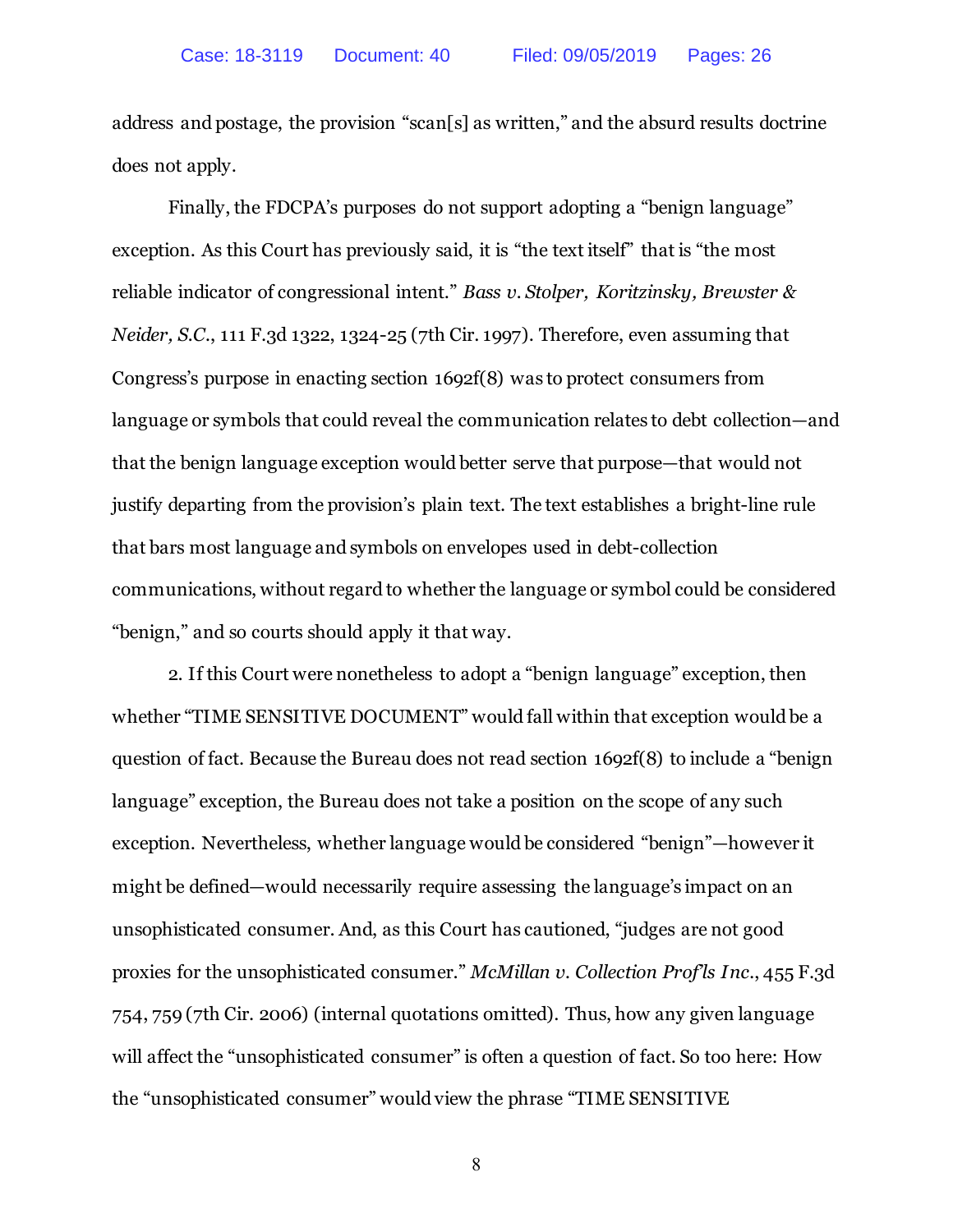DOCUMENT" can be determined only with the benefit of evidence about how unsophisticated consumers actually view that phrase. Therefore, if the Court adopts a "benign language" exception, it should remand the matter to give Preston an opportunity to present facts on whether "TIME SENSITIVE DOCUMENT" would be "benign."

### **ARGUMENT**

# <span id="page-13-2"></span><span id="page-13-1"></span><span id="page-13-0"></span>**I. There is no "benign language" exception to section 1692f(8)'s prohibition A. Section 1692f(8)'s text does not recognize an exception for "benign language"**

"As with all issues of statutory interpretation, the appropriate place to begin . . . is with the text itself." *Bass v. Stolper, Koritzinsky, Brewster & Neider, S.C.*, 111 F.3d 1322, 1324 (7th Cir. 1997) (citing *Hughey v. United States*, 495 U.S. 411, 415 (1990)). Section 1692f(8) prohibits "[u]sing any language or symbol, other than the debt collector's address, on any envelope when communicating with a consumer by use of the mails or by telegram, except that a debt collector may use his business name if such name does not indicate that he is in the debt collection business." By its own terms, section 1692f(8) expressly identifies two types of information that debt collectors may include on an envelope: (1) a debt collector's address and (2) the debt collector's business name, if such name does not indicate that it is in the debt collection business. The Act also expressly recognizes that a debt collector may "communicat<sup>[e]</sup> with a consumer by use of the mails," and thus by necessary implication allows language and symbols that facilitate mailing an envelope, such as the debtor's name and address and postage. *See Peter v. GC Servs. L.P.*, 310 F.3d 344, 351 (5th Cir. 2002). Aside from that, the provision prohibits using "any" other language or symbol, 15 U.S.C. § 1692f(8) (emphasis added)—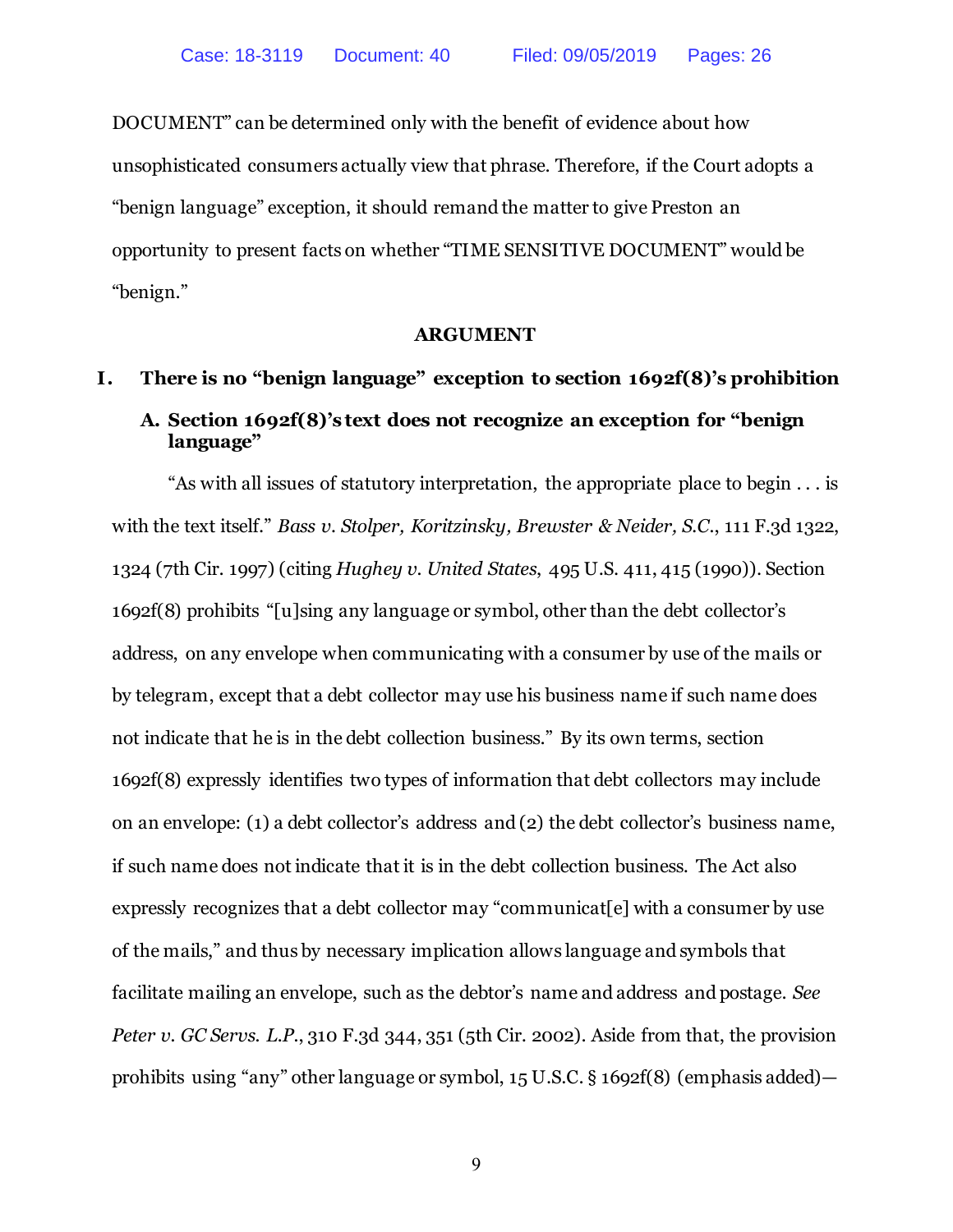a word with "expansive meaning," *United States v. Gonzales*, 520 U.S. 1, 5 (1997) ("[T]he word, 'any' has an expansive meaning, that is, 'one or some indiscriminately of whatever kind.'" (quoting Webster's Third New International Dictionary 97 (1976))). Thus, a plain reading of the provision's text does not permit debt collectors also to include other language or symbols that might be considered "benign." And courts, of course, should "resist reading words or elements into a statute that do not appear on its face." *Dean v. United States*, 556 U.S. 568, 572 (2009); *see also Bass*, 111 F.3d at 1324- 25 ("As the Supreme Court . . . reminded us . . ., we are prohibited from reading into clear statutory language a restriction that Congress itself did not include.").

In addition, section 1692f's first sentence—which broadly prohibits debt collectors from "us[ing] unfair or unconscionable means to collect or attempt to collect any debt"—does not support reading section 1692f(8) to permit debt collectors to include markings on envelopes that the section does not specifically permit so long as those markings can be deemed "benign." MCM argues that, in light of section 1692f's general prohibition, section 1692f(8) can and should be read to "only prohibit[] markings on the outside of envelopes that are unfair or unconscionable." Appellee's Br. at 4 (citing *Goswami v. Am. Collections Enter., Inc.*, 377 F.3d 488, 493 (5th Cir. 2004)). And, according to MCM, "benign" markings that would not "signal that [the communication] is a debt collection letter" are not "unfair or unconscionable." *Id*. at 5.

But section 1692f's plain text does not support this reading. Section 1692f provides that certain specified conduct, including the conduct described in subsection 8, "is a violation" of section 1692f. In other words, the conduct described in subsection 8 is by definition "unfair or unconscionable." There is no separate requirement that a plaintiff demonstrate that the specifically prohibited conduct is also "unfair or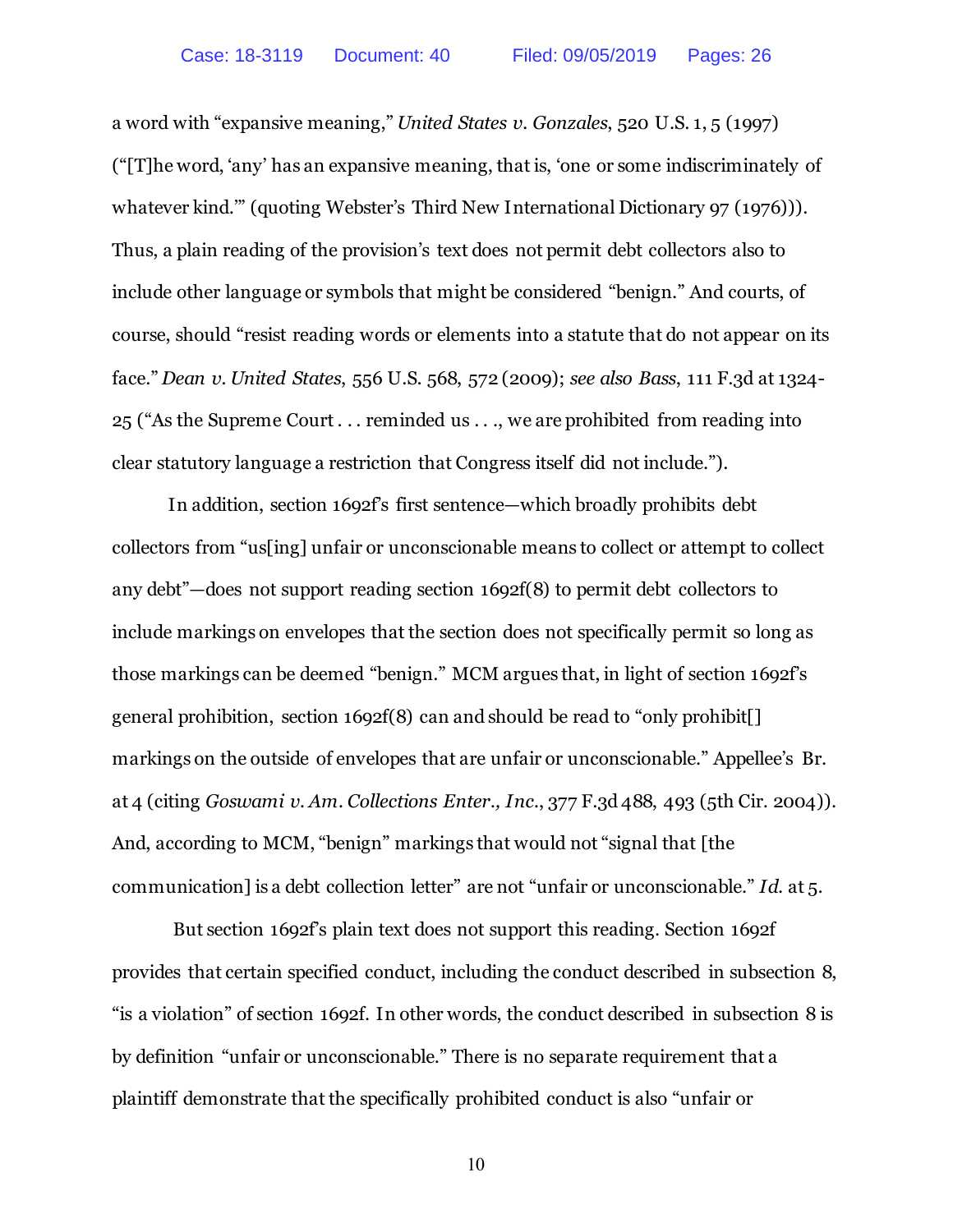unconscionable" in some unspecified general sense. *See Turner v. J.V.D.B. & Assoc., Inc.*, 330 F.3d 991, 996 (7th Cir. 2003) (stating that whether a debt collector violated section 1692f(1) "depend[ed] solely on" the elements listed in subsection 1).

Section 1692f's text reflects Congress's judgment that the enumerated prohibited practices—including 1692f(8)'s restriction on putting language or symbols on debtcollection envelopes—are by definition violations of the Act. This much is clear by reading section 1692f(8) in connection with the preamble text in section 1692f: (1) "Using any language or symbol, other than the debt collector's address, on any envelope when communicating with a consumer by use of the mails or by telegram, except that a debt collector may use his business name if such name does not indicate that he is in the debt collection business" (2) "is a violation" of section 1692f.

## <span id="page-15-0"></span>**B. The text of the FDCPA elsewhere confirms that Congress did not intend to include an exception for "benign language" in section 1692f(8)**

The text of the FDCPA elsewhere further confirms that section 1692f(8) does not implicitly permit "benign" language or symbols that "suggest[] nothing about the existence of a debt," App. at 59 (Dist. Ct. Op. at 6). In another provision, Congress specifically barred language and symbols that reveal that a communication relates to debt collection. In particular, in section 1692b, Congress provided that when debt collectors communicate with third parties to acquire information about how to contact a debtor, they may "not use any language or symbol on any envelope" or in the communication itself "that indicates that the debt collector is in the debt collection business or *that the communication relates to the collection of a debt*." 15 U.S.C. § 1692b(5) (emphasis added); *see also id.* § 1692a(7). Had Congress intended similarly to restrict section 1692f(8)'s prohibition to language or symbols that indicate the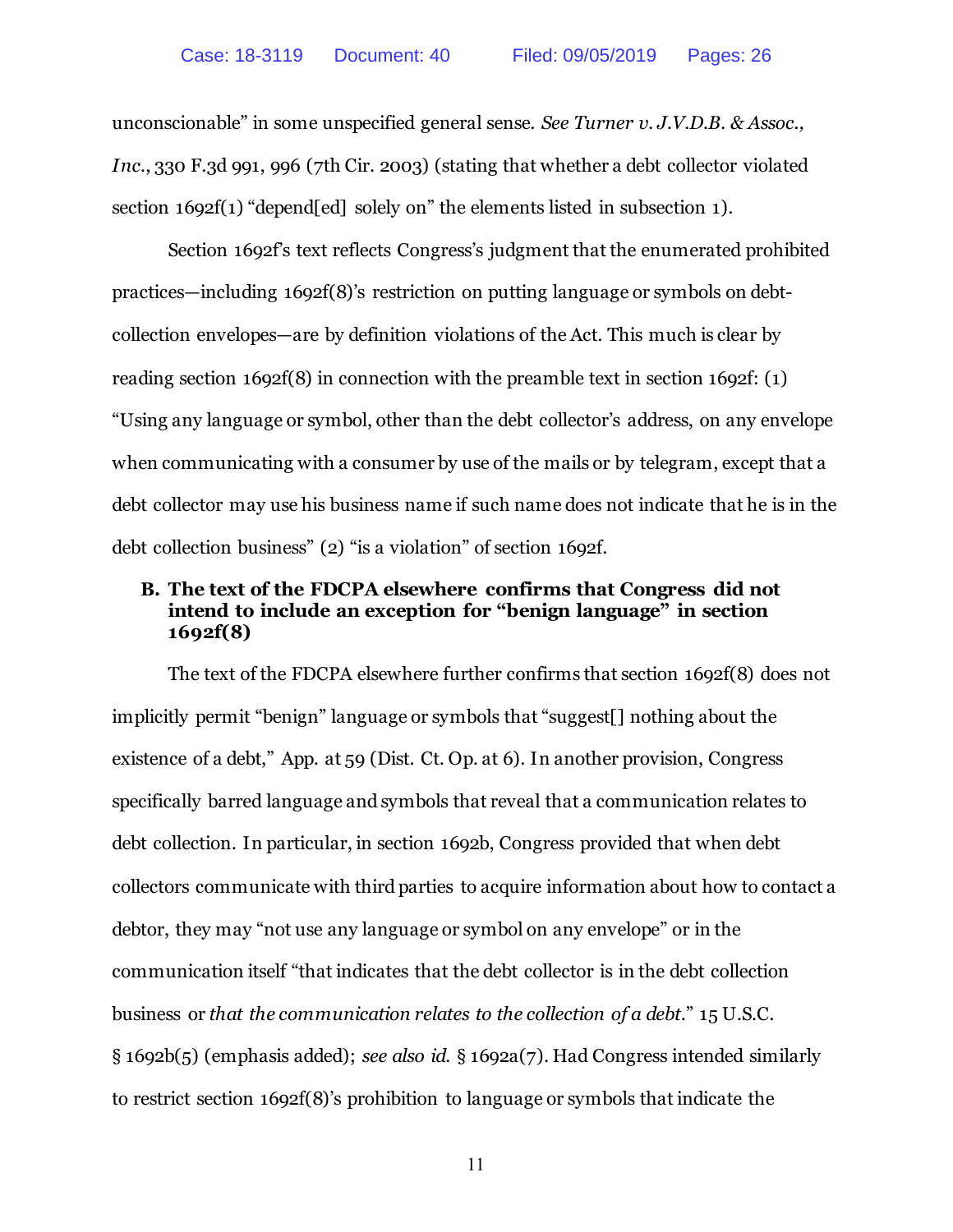communication relates to debt collection, "it presumably would have done so expressly as it did in [section 1692b(5)]." *Russello v. United States*, 464 U.S. 16, 23 (1983). Accordingly, this Court should not read an implied limitation into section 1692f(8)'s prohibition where Congress explicitly incorporated such a limitation in another similar provision elsewhere in the FDCPA. *See id*. ("Where Congress includes particular language in one section of a statute but omits it in another section of the same Act, it is generally presumed that Congress acts intentionally and purposely in the disparate inclusion or exclusion.").

## <span id="page-16-0"></span>**C. The absurd results doctrine does not support reading a "benign language" exception into section 1692f(8)**

The absurd results doctrine does not justify reading a benign language exception into section 1692f(8). The district court concluded that, read literally, the provision would absurdly prohibit debt collectors from including on an envelope the debtor's name and address, and even the postage. *See* App. at 58 (Dist. Ct. Op. at 5). However, read as a whole, section 1692f(8) does not produce that result. As this Court has held, "the words of a statute must be read in their context and with a view to their place in the overall statutory scheme." *Loja v. Main St. Acquisitions Corp.*, 906 F.3d 680, 683 (7th Cir. 2018) (quotations omitted); *see also Ortega v. Holder*, 592 U.S. 738, 743 (7th Cir. 2010) ("Context, not just literal text, will often lead a court to Congress' intent in respect to a particular statute."). Section 1692f(8) expressly recognizes that debt collectors may "communicat[e] with a consumer by use of the mails." As the Fifth Circuit recognized in *Peter v. GC Services L.P.*, this clearly contemplates that debt collectors may make "use of the mails" and thus "allow[s] for those items" that facilitate an envelope moving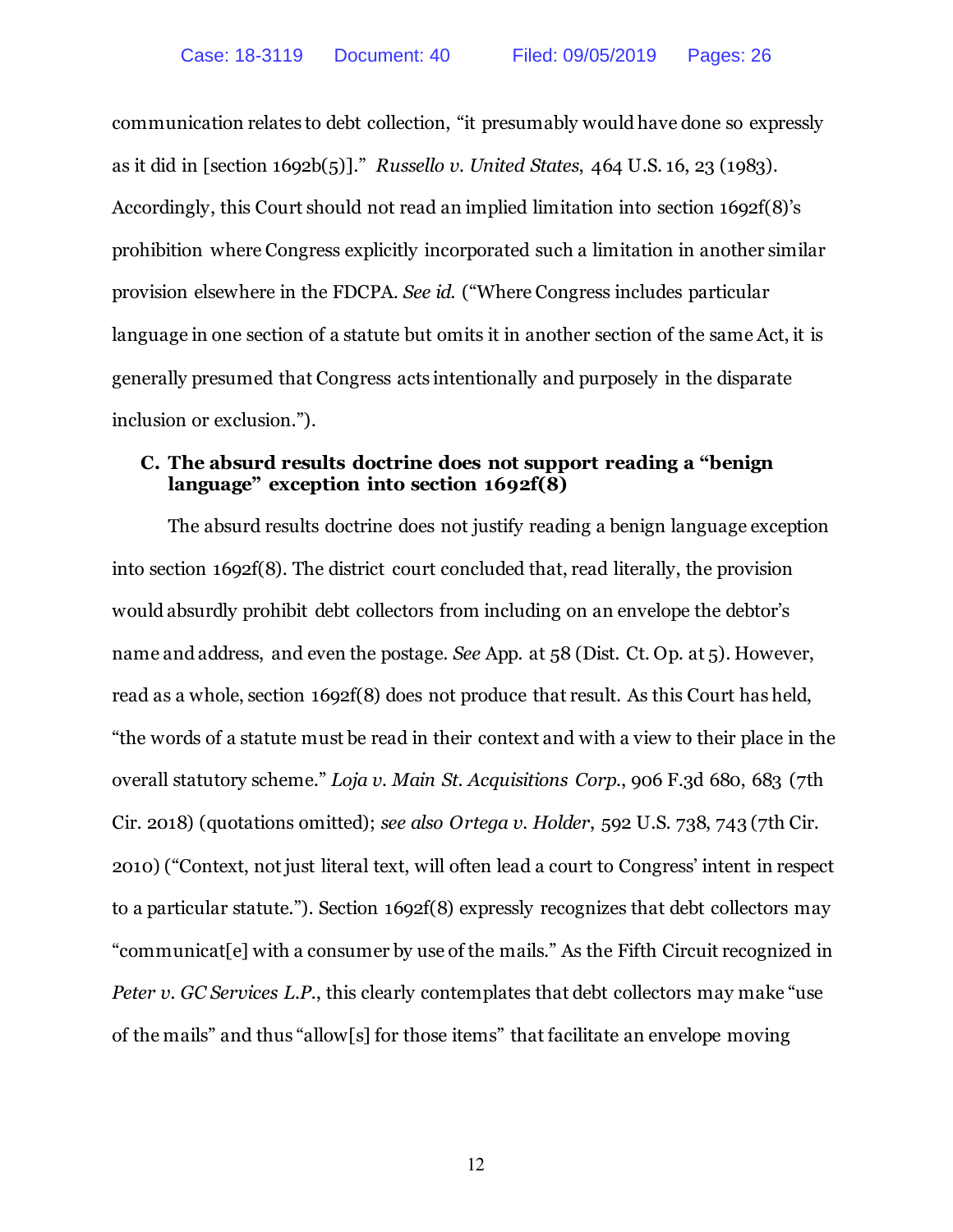through the mails. 310 F.3d at 351. Thus, when "read as a whole, no absurd result ensues." *Id.*

Section 1692f(8) therefore permits language and symbols that facilitate "communicating with a consumer by use of the mails," such as the debtor's name and address and postage. In the view of the Bureau, section 1692f(8) would also permit other markings that facilitate making "use of the mails." For instance, debt collectors could also include language like "forwarding and address correction requested," as well as the United States Postal Service's Intelligent Mail barcode, a barcode used to make mailing more efficient by allowing for tracking, address correction, and other similar services.<sup>[1](#page-17-0)</sup>

However, even if a plain or literal reading of section 1692f(8) produced the absurd result that the district court posited, that would not support reading a broad "benign language" exception into the provision's plain text. As this Court has explained, the absurd results doctrine applies when statutory text does not "scan as written and thus need[s] repair work." *Jaskolski v. Daniels*, 427 F.3d 456, 462 (7th Cir. 2005). Section 1692f(8) would not "scan as written" if debt collectors were unable to include postage or the debtor's address on an envelope containing a debt collection communication, because then debt collector's would not be able to "communicat[e] with a consumer by use of the mails" as the provision plainly contemplates. The provision

l

<span id="page-17-0"></span><sup>&</sup>lt;sup>1</sup> The Third Circuit recently held that "a debt collector violates [section] 1692f(8) when it sends to a debtor an envelope displaying an unencrypted [bar]code that, when scanned, reveals the debtor's account number." *See DiNaples v. MRS BPO, LLC*, --- F.3d ---, 2019 WL 3773014, at \*5 (3d Cir. 2019). The Third Circuit did not suggest that the barcode at issue in that case facilitated use of the mails, and so the Bureau does not understand that decision to conflict with its view that section 1692f(8) permits barcodes that facilitate use of the mails.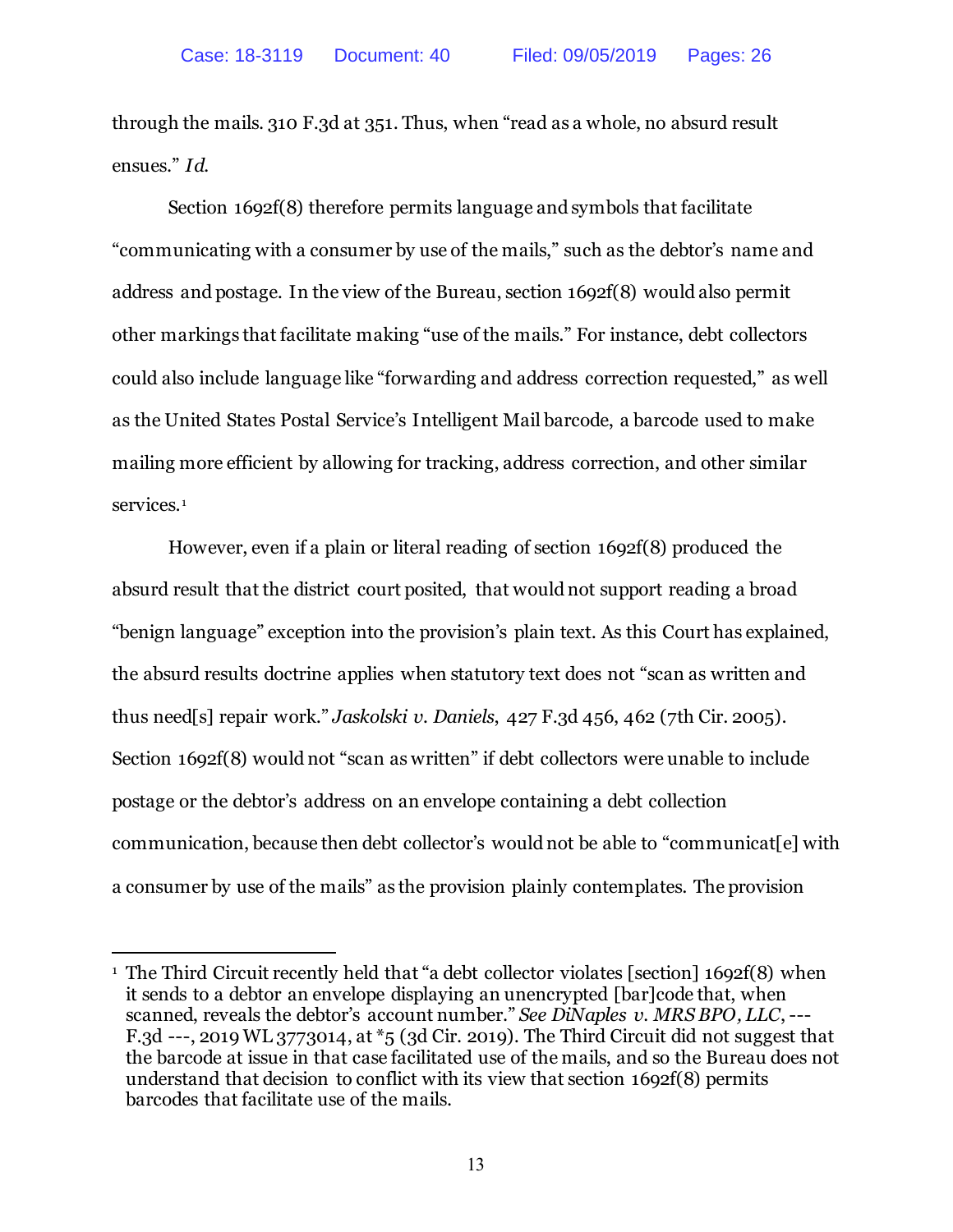would "thus need repair work," and all that would be required to "repair" section 1692f(8) (if any repair were needed) would be to allow debt collectors to include the information that facilitates making "use of the mails" to communicate with consumers. *See id*.; *see also Soppet v. Enhanced Recovery Co., LLC*, 679 F.3d 637, 642 (7th Cir. 2012) ("[Avoiding absurdity] means . . . modest adjustments to texts that do not parse."). Thus, the absurd results doctrine provides no basis to read in a broad "benign language" exception to ensure that debt collectors can include markings that facilitate "use of the mails."

Nor should courts read in a "benign language" exception based on the notion that it is "absurd" to preclude any language and symbols that may be considered benign (but that do not facilitate use of the mails). The absurd results doctrine only allows for "linguistic" repairs when a statute, as previously mentioned, does not "scan as written"; it "does not license courts to improve statutes (or rules) substantively, so that their outcomes accord more closely with judicial beliefs about how matters ought to be resolved." *Jaskolski*, 427 F.3d at 461. Because section 1692f(8) allows for the inclusion of information like the debtor's address and postage required for "use of the mails," the provision "scan[s] as written." *See id.* at 462. Therefore, even if it could be considered unwise as a matter of policy to bar benign language, that would not warrant changing the text to effectuate what one "might think … is the preferred result." *Id.* (quoting *Lamie v. United States Tr.*, 540 U.S. 526, 542 (2004); *see also id*. at 464 ("[J]udges are not authorized to add words . . . that would change the [statute's] substantive effect.").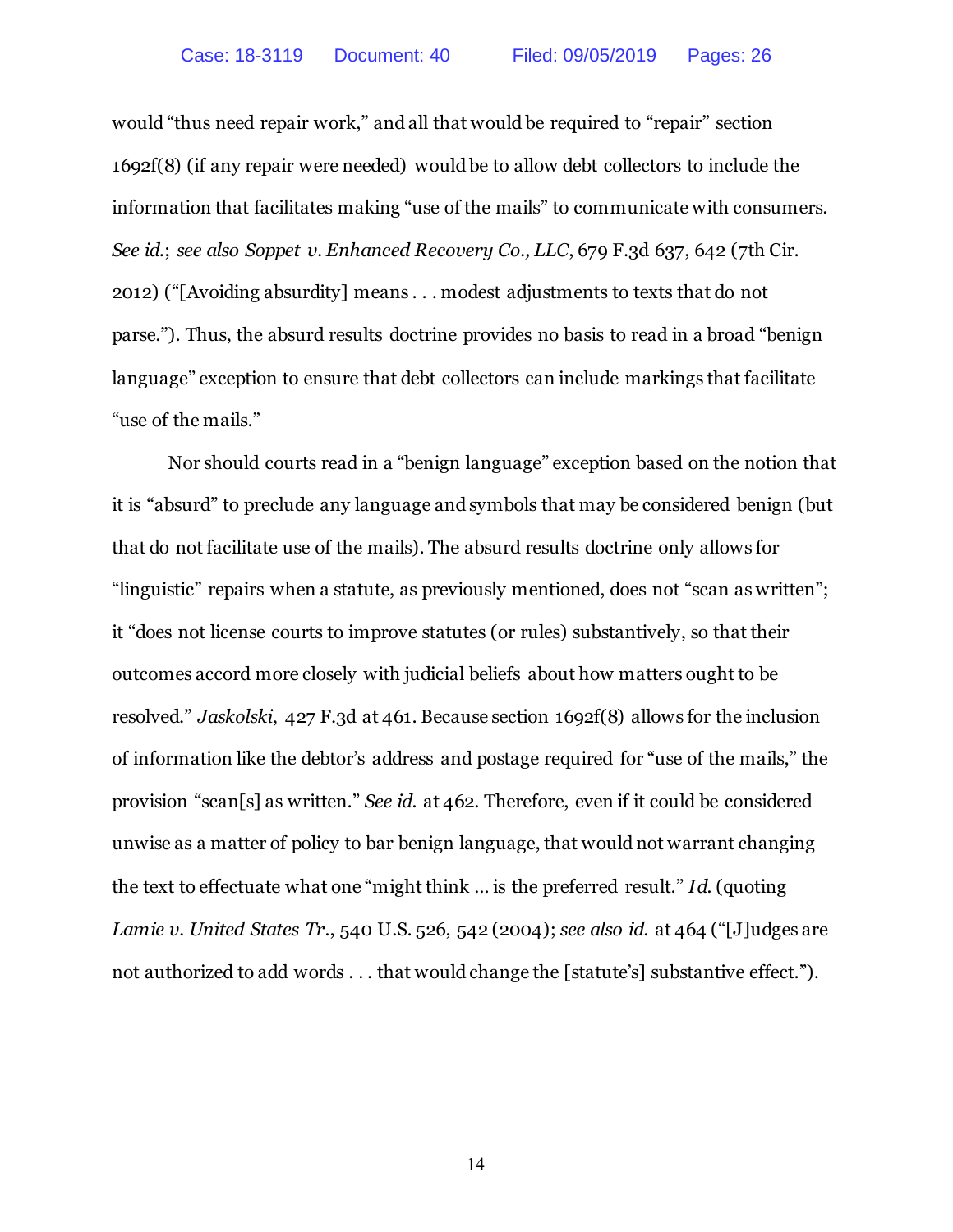## <span id="page-19-0"></span>**D. The FDCPA's purposes do not support reading a "benign language" exception into section 1692f(8)**

The FDCPA's purposes likewise do not support interpreting section 1692f(8) to include on envelopes markings that might be considered "benign." MCM argues that Congress designed section 1692f(8) to "prevent debt collectors from embarrassing debtors by announcing the delinquency on the outside of a debt collection letter envelope," Appellee's Br. at 5 (quoting *Goswami*, 377 F.3d at 494), and that the provision therefore should be interpreted not to bar language and symbols that "do[] not indicate that the contents of the letter pertain to debt collection," *id*. at 3. The nonbinding FTC Staff Commentary on the FDCPA similarly recognized an exception for markings "that do not suggest the purpose of the communication" based on section 1692f(8)'s apparent "purpose" of "prohibit[ing] a debt collector from using symbols or language on envelopes that would reveal that the contents pertain to debt collection."<sup>[2](#page-19-1)</sup>

However, the fact that a particular interpretation may better advance a statute's purpose does not provide a basis to depart from the statute's plain text. *See Kloeckner v.* 

 $\overline{a}$ 

<span id="page-19-1"></span><sup>2</sup> As this Court has explained, "the FTC Commentary is not binding on the courts because it is not a formal regulation and did not undergo full agency consideration." *McMillan v. Collection Professionals, Inc.*, 455 F.3d 754, 764 (7th Cir. 2006). Moreover, the Staff Commentary makes express that it reflects the view of staff, not the Commission, and "thus is not binding on the Commission or the public." 53 Fed. Reg. at 50101. Likewise, when the Bureau assumed authority to administer the FDCPA and other federal consumer financial laws in 2011, it published a notice indicating that prior agencies' guidance on those statutes would not be binding where (as with the FTC Staff Commentary on the FDCPA) the agency did not have exclusive rulemaking authority for the relevant law. *See* Identification of Enforceable Rules and Orders, 76 Fed. Reg. 43569-01, 43570 (July 21, 2011) (explaining that such interpretations would be given "due consideration" in light of factors such as "whether the agency had rulemaking authority for the law in question," the document's "formality" and "persuasiveness," "the weight afforded [the document] by the issuing agency," and "whether the document conflicts with guidance or interpretations issued by another agency").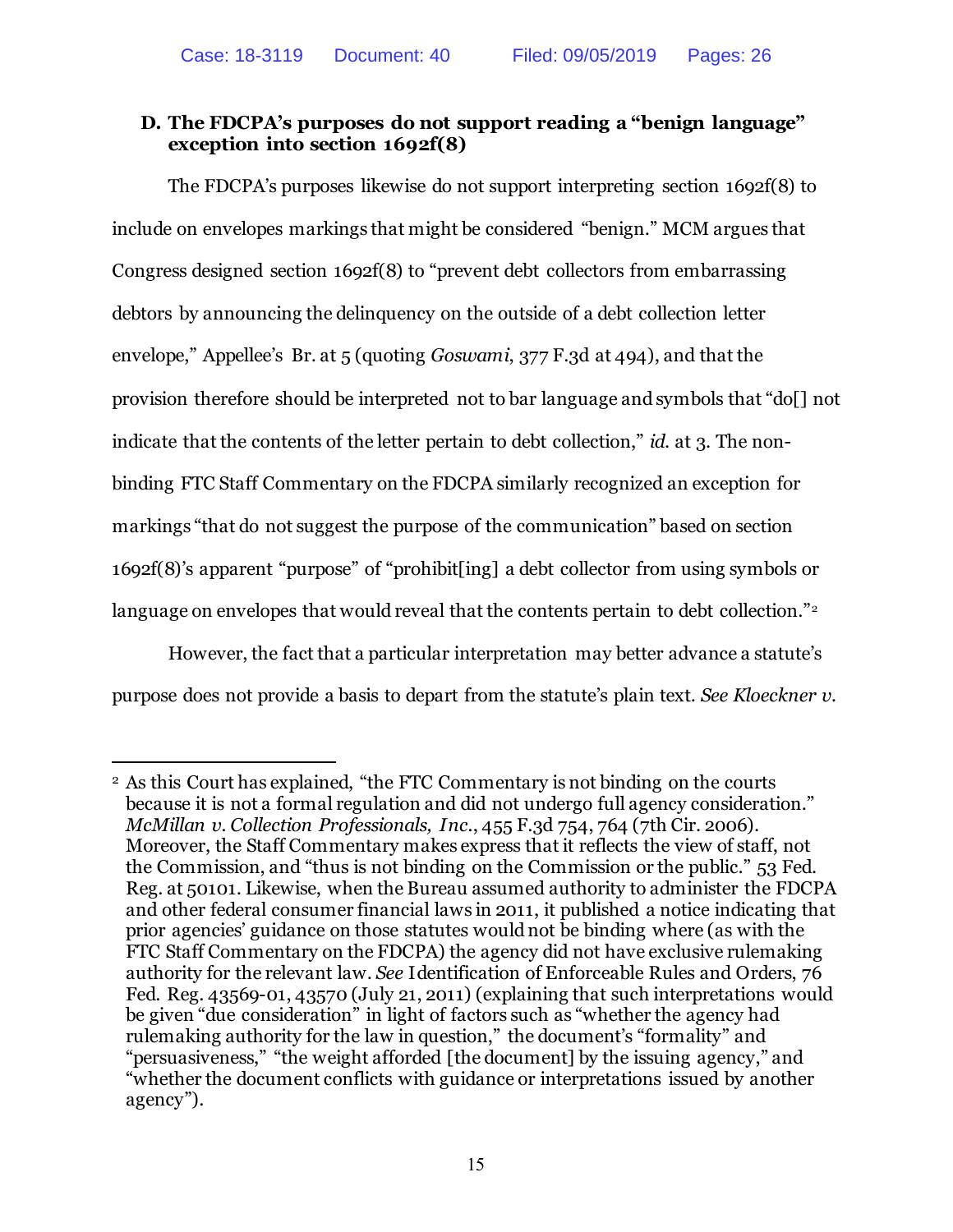*Solis*, 568 U.S. 41, 55 n.4 (2012) ("[E]ven the most formidable argument concerning the statute's purposes could not overcome the clarity . . . in the statute's text."). Here, while it "may well be that Congress, when it drafted [section 1692f(8)], had in mind" language or symbols that reveal that the communication relates to debt collection, "the language of the statute is not so limited." *See Smith v. United States*, 508 U.S. 223, 239 (1993) (quotations omitted). Therefore, even assuming that Congress's purpose in enacting section 1692f(8) was to protect consumers from language or symbols that could reveal the communication relates to debt collection—and that the benign language exception would "better" implement Congress's intent—that would not justify departing from the provision's plain text. *See EPA v. EME Homer City Generation, L.P.*, 572 U.S. 489, 508- 09 (2014) ("However sensible (or not) the Court of Appeals' position, a reviewing court's task is to apply the text of the statute, not to improve upon it." (internal quotations and brackets omitted)).

Rather, as the Seventh Circuit has held, "the text itself" is "the most reliable indicator of congressional intent." *Bass*, 111 F.3d at 1324-1325. And, as explained above, the statute's plain text prohibits "any" language or symbol on an envelope used in a debt collection communication with two exceptions—neither of which is for "benign" language that does not reveal the debt-collection nature of the communication. Moreover, in drafting section 1692f(8) as it did, Congress adopted a bright-line rule that would be easy for collectors to comply with and easy for courts to administer. While a provision that allowed "benign" language on envelopes "could in principle match the outcome more closely to the legislative objective," it would be more "difficult to administer," because whether language is in fact benign could often be uncertain and require weighing of competing evidence. *See Jaskolski*, 427 F.3d at 461 (explaining why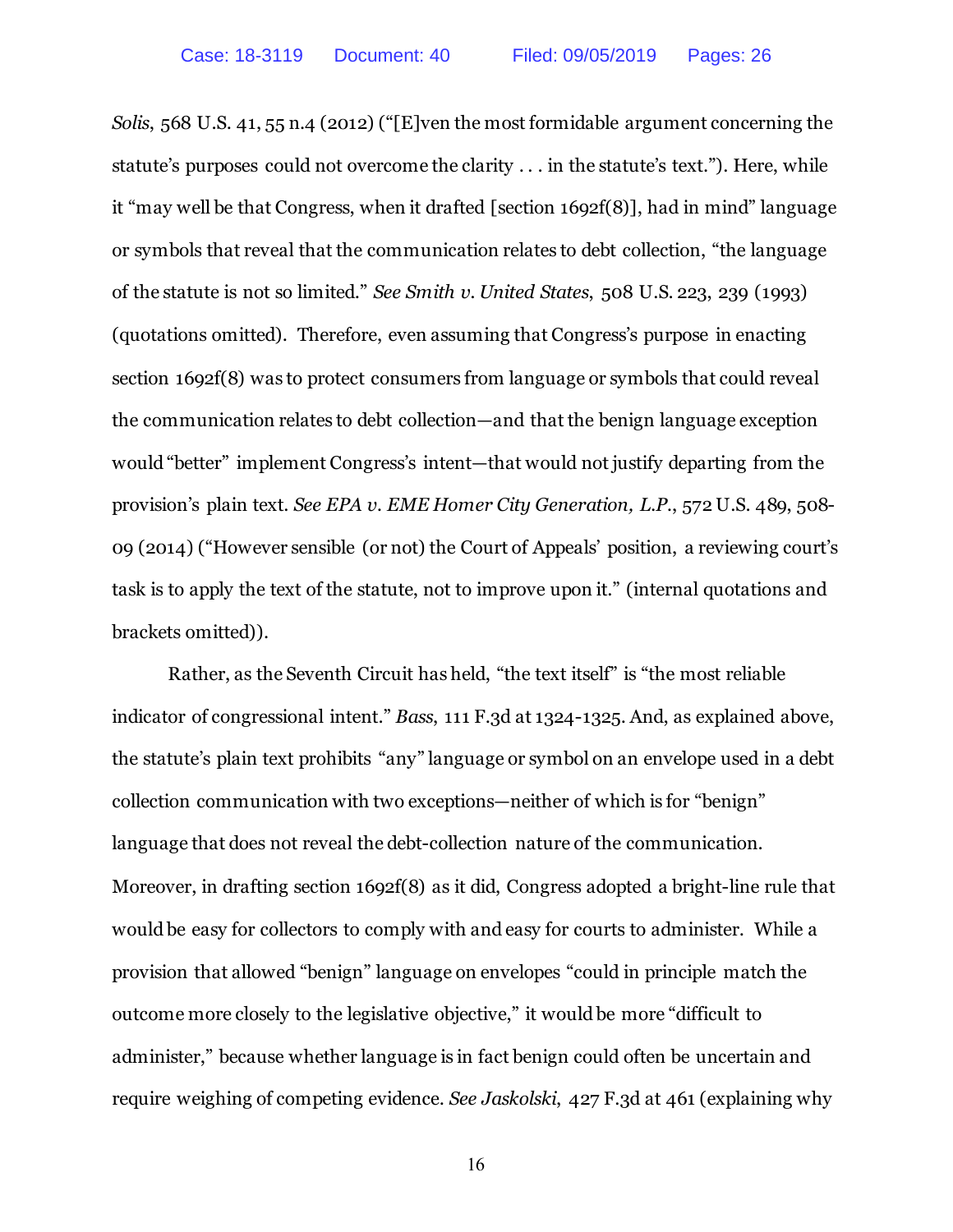Congress's adoption of bright-line rule was reasonable, even though it might arguably be overbroad). Because section 1692f(8) "creates a bright line," the Court should "enforce it that way." *Id*. at 462.

## <span id="page-21-0"></span>**II. Even if there were an exception for "benign language," whether "TIME SENSITIVE DOCUMENT" would fall within that exception is a question of fact.**

If the Court were nevertheless to adopt a "benign language" exception, whether "TIME SENSITIVE DOCUMENT" would fall within that exception would be a question of fact. Some courts that have recognized a "benign language" exception, including the district court, have defined it as applying to language that does not reveal the communication to be related to debt collection. *See*, *e.g.*, App. at 59 (Dist. Ct. Op. at 6 ("The addition  $\dots$  to the envelope suggests nothing about the existence of a debt."); *Strand v. Diversified Collection Serv., Inc.*, 380 F.3d 316, 319 (8th Cir. 2004) ("[W]e conclude the language and symbols were benign because they did not, individually or collectively, reveal the source or purpose of the enclosed letters."). Other courts, however, have taken a more expansive view, finding that such an exception applies where the "markings on an envelope . . . do not suggest the letter's purpose of debt collection *or* humiliate or threaten the debtor." *Douglass v. Convergent Outsourcing*, 765 F.3d 299, 303 (3d Cir. 2014) (emphasis added). Because the Bureau does not read section 1692f(8) to include a "benign language" exception, the Bureau does not take a position on the scope of any such exception. However, regardless of the exact scope, whether "TIME SENSITIVE DOCUMENT" is benign would be a question of fact because that question necessarily requires evaluating the effect of the phrase on unsophisticated consumers.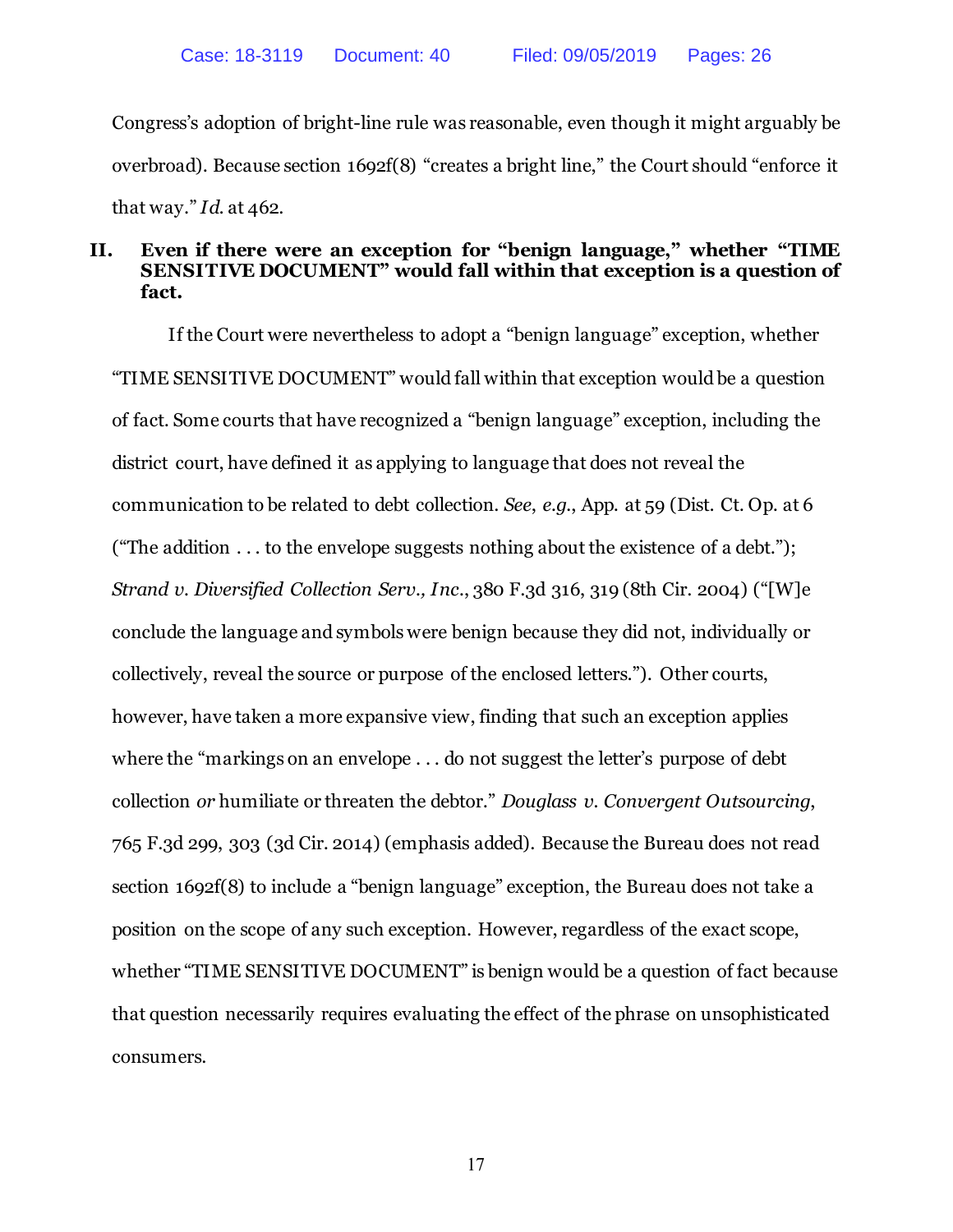The Seventh Circuit assesses FDCPA claims from the perspective of the hypothetical unsophisticated consumer. *Turner*, 330 F.3d at 997 ("The unsophisticated consumer test applies to § 1692f."). The unsophisticated consumer "may be uninformed, naïve, and trusting, but is not a dimwit, has rudimentary knowledge about the financial world, and is capable of making basic logical deductions and inferences." *Lox v. CDA, Ltd.*, 689 F.3d 818, 822 (7th Cir. 2012) (internal citations, quotations, and brackets omitted). Further, the Seventh Circuit has "cautioned that . . . judges are not good proxies for the unsophisticated consumer whose interest the statute protects." *McMillan v. Collection Prof'ls Inc.*, 455 F.3d 754, 759 (7th Cir. 2006) (internal quotations omitted). Specifically, what may "seem[] pellucid to a judge, a legally sophisticated reader, may be opaque to the unsophisticated consumer." *Id*. (citing *Johnson v. Revenue Mgmt. Corp.*, 169 F.3d 1057, 1060 (7th Cir. 1999)).

Here, it is a question of fact whether unsophisticated consumers would believe the phrase "TIME SENSITIVE DOCUMENT" suggests that the communications relates to debt collection, or whether unsophisticated consumers would view the phrase as humiliating, threatening, or otherwise harmful. While some might associate the phrase "time-sensitive" with generic junk mail, it is possible that unsophisticated consumers could have quite a different association—particularly if the "time-sensitive" mailings they are familiar with are more often than not debt collection letters. Evidence would be necessary to determine whether that is the case here. As this Court has previously held, the requisite inquiry under section 1692f is "necessarily fact-bound," *McMillan*, 455 F.3d at 760, and "[h]ow a particular notice affects its audience is a question of fact, which may be explored by testimony and devices such as consumer surveys," *Walker v. Nat'l Recovery, Inc.*, 200 F.3d 500, 501 (7th Cir. 1999). Therefore, given the fact that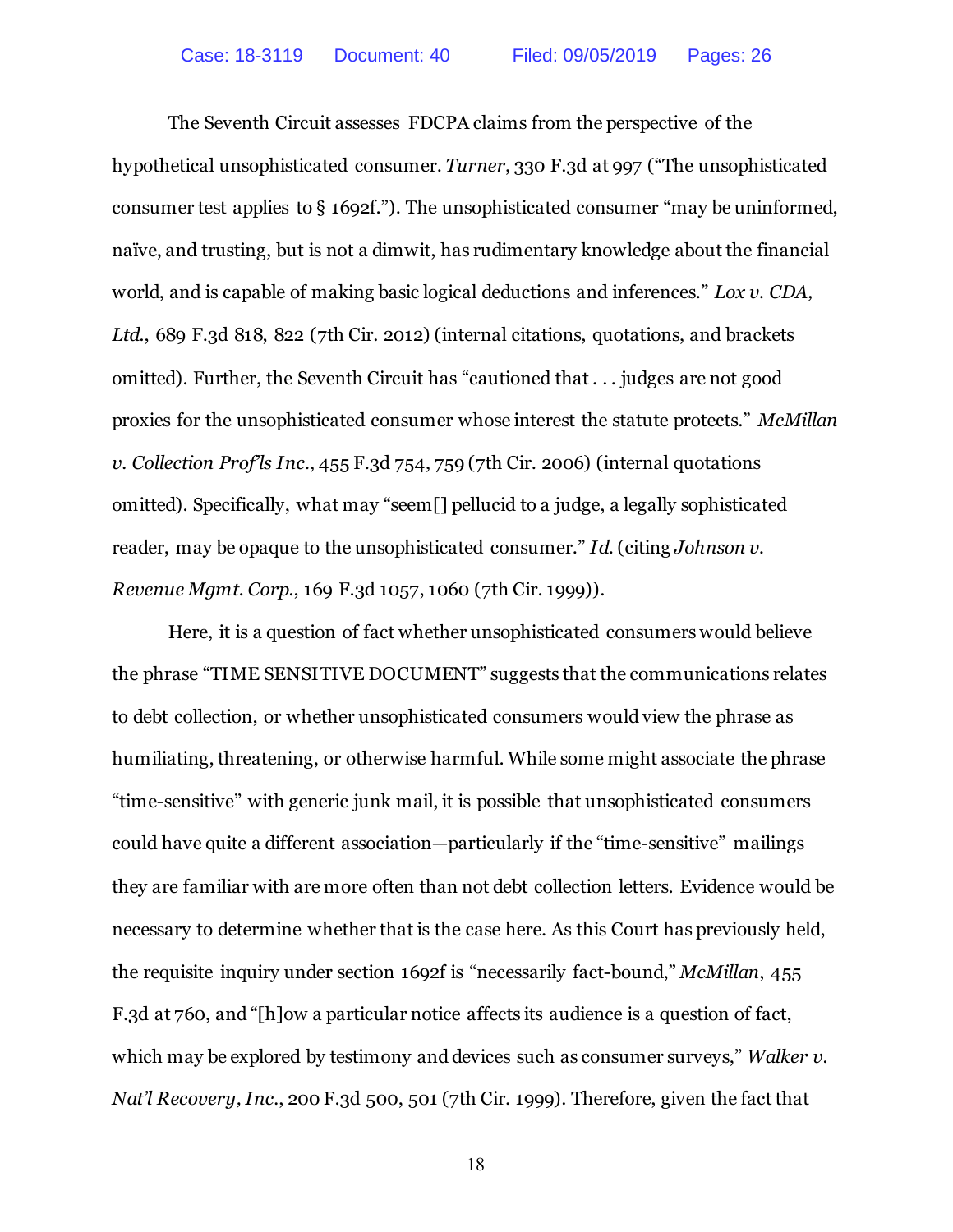"judges are not experts in the knowledge and understanding of unsophisticated consumers facing demands by debt collectors," *Evory v. RJM Acquisitions Funding LLC*, 505 F.3d 769, 776 (7th Cir. 2007), this Court should remand the matter to give Preston an opportunity to present facts on how unsophisticated consumers would perceive the phrase "TIME SENSITIVE DOCUMENT."

## **CONCLUSION**

<span id="page-23-0"></span>For the foregoing reasons, the Court should not read a benign language exception into 15 U.S.C. § 1692f(8). However, if the Court does adopt such an exception, the Court should conclude that it is a question of fact whether the phrase "TIME SENSITIVE DOCUMENT" falls within that exception.

Respectfully submitted,

September 5, 2019 /s/ Joseph Frisone

Mary McLeod *General Counsel* John R. Coleman *Deputy General Counsel* Steven Y. Bressler *Assistant General Counsel* Kristin Bateman *Senior Litigation Counsel* Joseph Frisone *Attorney-Advisor*  **Consumer Financial Protection Bureau** 1700 G Street, NW Washington, D.C. 20552 (202) 435-9287 (telephone) (202) 435-7024 (facsimile) Joseph.Frisone@cfpb.gov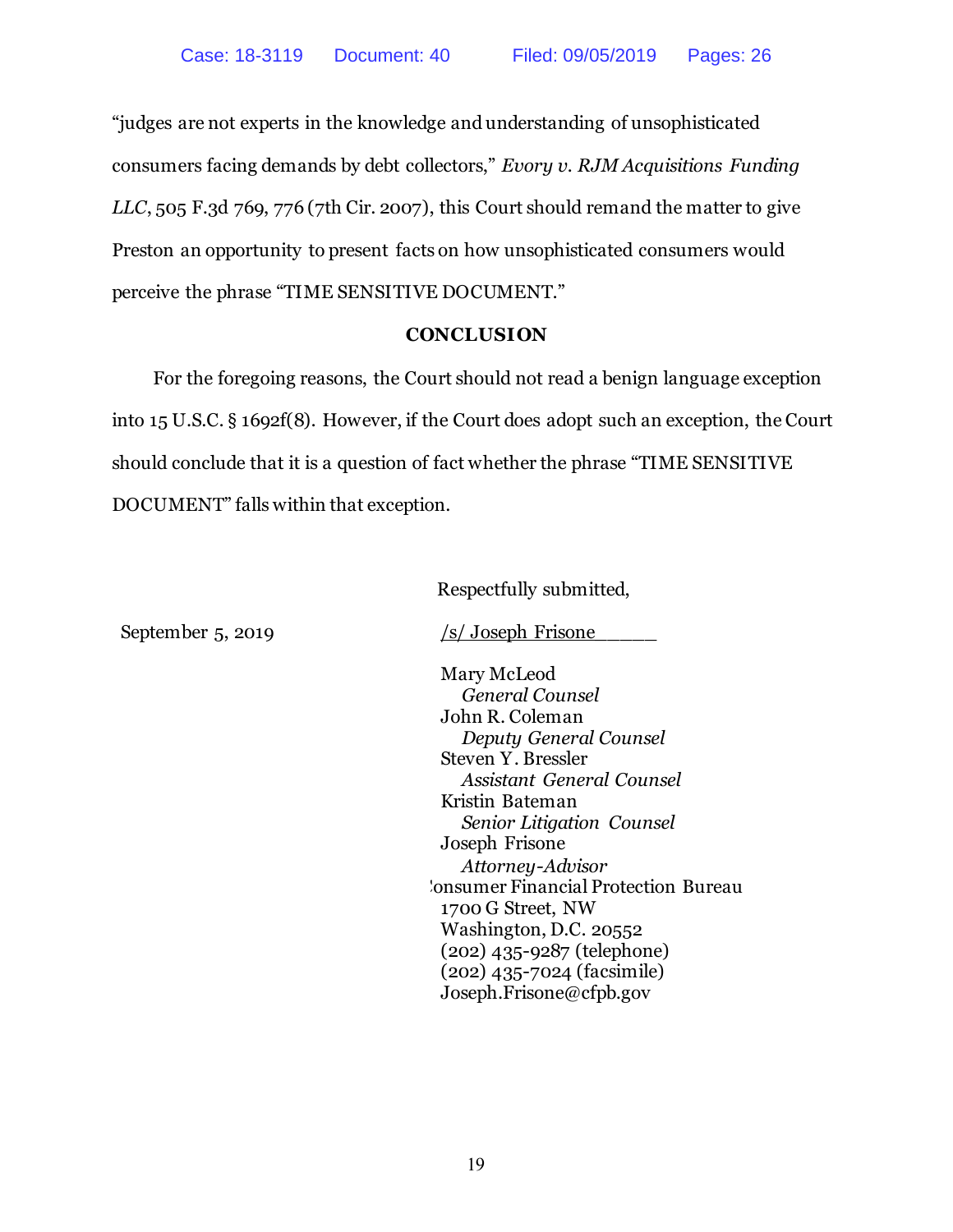## **Certificate of Compliance with Type-Volume Limit, Typeface Requirements, and Type-Style Requirements**

This brief complies with the type-volume limit of Fed. R. App. P.  $32(a)(7)(B)$ because, excluding the parts of the brief exempted by Fed. R. App. P. Rule 32(f), this brief contains 5620 words.

This brief complies with the typeface requirements of Fed. R. App. P. 32(a)(5) and the type-style requirements of Fed. R. App. P. 32(a)(6) because this brief has been prepared in a proportionally spaced typeface using Microsoft Word 2010 and 12-point Georgia font.

## /s/ Joseph Frisone\_\_\_\_\_

Joseph Frisone Attorney-Advisor Consumer Financial Protection Bureau 1700 G Street, NW Washington, D.C. 20552 (202) 435-9287 (telephone) Joseph.Frisone@cfpb.gov

September 5, 2019